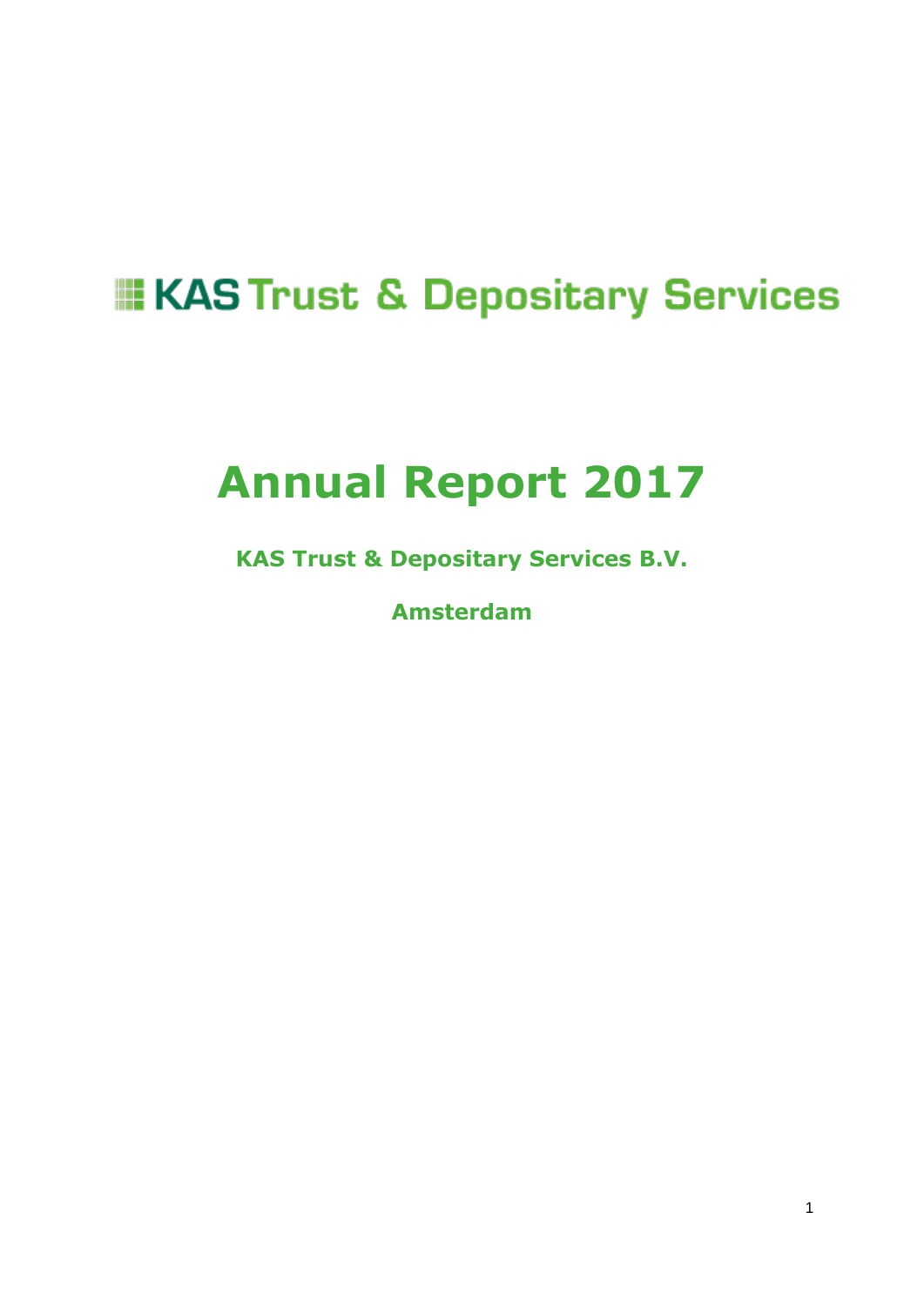#### **General**

KAS Trust is a 100% subsidiary of KAS BANK and independently acts as depositary for investment funds. KAS Trust has over 20 years of experience in acting as a supervisor of investment funds providing depositary services. The core business of KAS Trust is to focus entirely and exclusively on the supervision of investment funds. KAS Trust acts since 1995 as a depositary under the Act on Financial Supervision (in Dutch: Wet op het financieel toezicht, Wft) and its predecessors. In this structure, all oversight and monitoring tasks are performed by KAS Trust in its capacity as depositary.

The depositary services are offered to investment funds under the Alternative Investment Fund Managers Directive (hereafter "AIFMD") and Undertakings for Collective Investments in Transferable Securities directive (hereafter: "UCITS V") as well as to exempt investment funds of these regimes.

As part of our ongoing commitment to the Dutch investment funds industry and due to the introduction of the AIFMD, KAS Trust became an authorised investment firm in 2013. In 2017 KAS Trust's Assets under depositary have grown to EUR 70 billion (31 December 2016: EUR 64 billion), servicing more than 280 investment funds (2016:250).

As a depositary we are responsible for the oversight and supervision duties and custody of the assets of the investment funds. We perform our duties primarily to protect the investors in the funds. In 2017 KAS Trust has further strengthened its position as a depositary for investment funds in The Netherlands and managed to increase the number of clients.

As independent and neutral party KAS Trust does not partake in activities relating to asset management and consultancy. As a result of the introduction of the AIFMD, KAS Trust has decided to terminate the service to operate as the management of entities that hold legal ownership over fund's assets. In some fund structures the legal ownership of the Fund's assets is to be held in a separate legal entity. From this position, the interest of our clients is ensured and the segregation of assets from the management company and the depositary are guaranteed, whereby the depositary can focus on post-trade oversight only.

#### **Financial developments**

The operating income increased from EUR 4,625,928 in 2016 to EUR 5,078,019 in 2017. The net result of 2017 amounts EUR 2,794,575 (2016: EUR 2,381,500). The non-risk weighted solvability of KAS Trust increased in 2017 from 82.4 to 85.9%.

The cash inflow of operational activities fully covers the need of cash to finance KAS Trusts operations and eventually its investment needs to expand its operations. From the net result of 2016 of EUR 2,381,500 an amount of EUR 999,971 was added to the General Reserves and EUR 1,381,529 was paid out as a cash dividend to the shareholder.

#### **Risk management**

At KAS Trust Risk Management is an integral part of doing business. Our risk appetite is directly linked to our strategy and is defined in the form of a combination of qualitative and quantitative risk tolerances.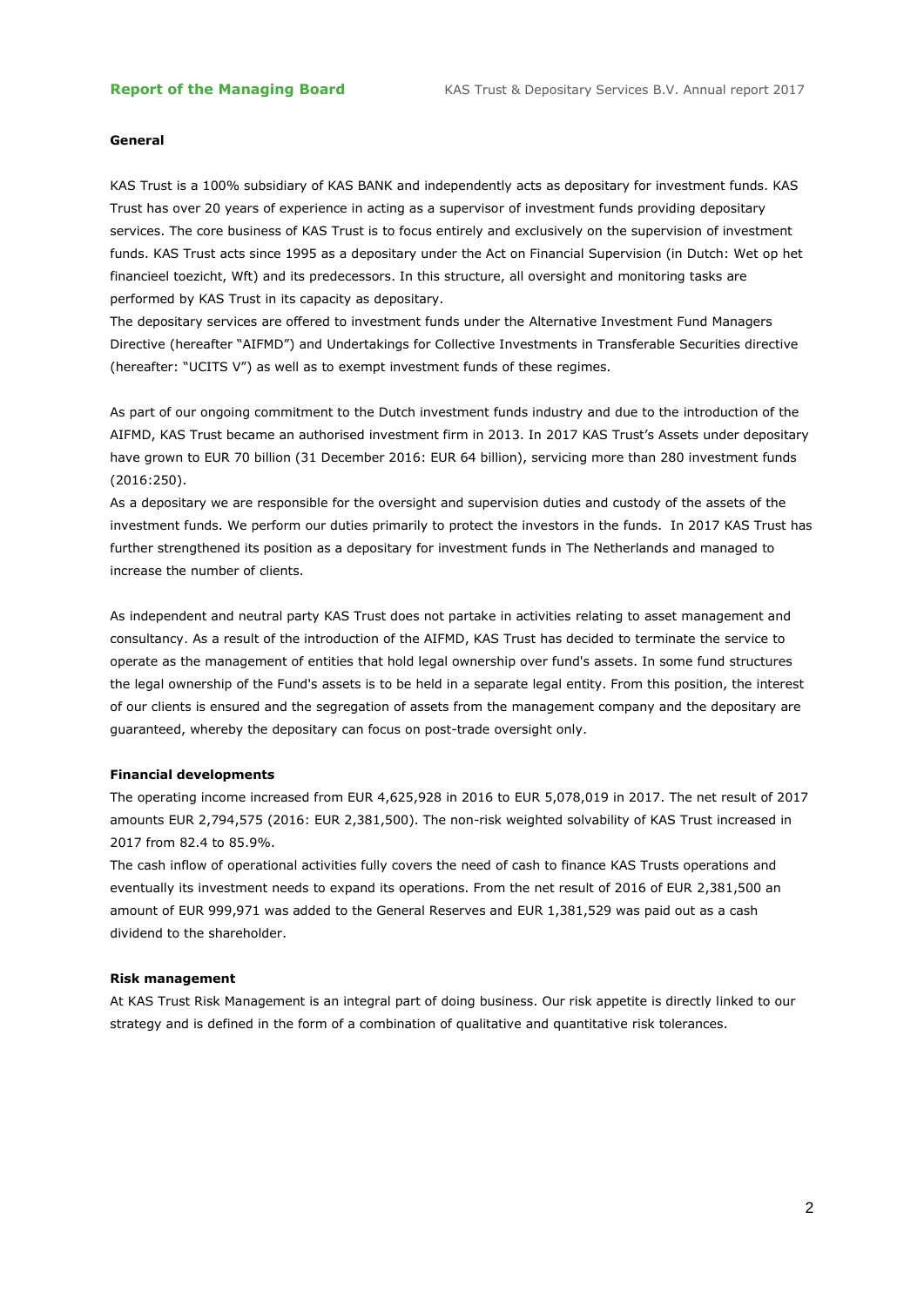Acting as depositary under the AIFMD and UCITS V regulations there are specific risk and liabilities in the performance of our duties. The main risk of KAS Trust in the performance of our duties as depositary is operational risk. Operational risk is the risk that losses will occur as a result of weaknesses or failures in internal processes and/or systems, human frailties or outside events. KAS Trust has an operational risk policy and has published an ISAE (International Standard on Assurance Engagements) 3402 Type 2 report. The liability that KAS Trust can be held liable for the loss of financial instruments of our clients results in one of the other main potential risk factors. KAS Trust carries out due diligence on all custodians on a periodic basis in relation to the delegation of the safekeeping of financial instruments. Furthermore, an approved list of admitted countries is defined in which our clients can hold financial instruments in custody. All types of instruments in which our clients can invest are subject to approval of KAS Trust. Also periodic Due Diligence is performed on the administrators of the funds for which we act as depositary in order to get assurance that the Net Asset Values are calculated in a structured and consistent method. Following these measures, the risk appetite of KAS Trust stays on the preferred levels.

#### **Risk policies**

Risk policies are determined by KAS Trust's Risk Committee. The Risk Committee monitors the Companies risk management policy and procedures. Members are the Board of Directors of KAS Trust.

#### **Non-financial risk**

#### *Operational risk*

Operational risk is the risk that losses will occur because of weaknesses or failures in internal processes and /or systems, human frailties or outside events. Examples of operational risks include IT problems, shortcomings in organisational structure, the absence of (or inadequate) internal control, human error, fraud and external threats.

Management commitment is fundamental to identify and analyse operational risks and implement adequate internal control measures. Management is supported by the three teams within KAS Trust, being Account Management, Business Support and Oversight.

Internal Audit performs a monitor role, involving operational and Risk Management audits. KAS Trust's operational risk function is based on the principles of the operational risk framework.

#### *Operational risk framework*

*Operational loss data collection*

Systematic records are kept of events attributable to operational risks. These recorded events are periodically analysed in the Risk Committee to stay in control. Subsequently these are also used for organisational learning purposes and process improvements.

#### *Risk and control self-assessment*

Each process has a control structure in place, which documents the process, inherent risks, control objectives and control measures. These control structures are periodically evaluated via risk self-assessments, supported by the risk manager.

Risk self-assessment is an important instrument to identify, quantify and evaluate operational risks in KAS Trust's internal processes. It is also used to manage these risks by implementing adequate internal control measures.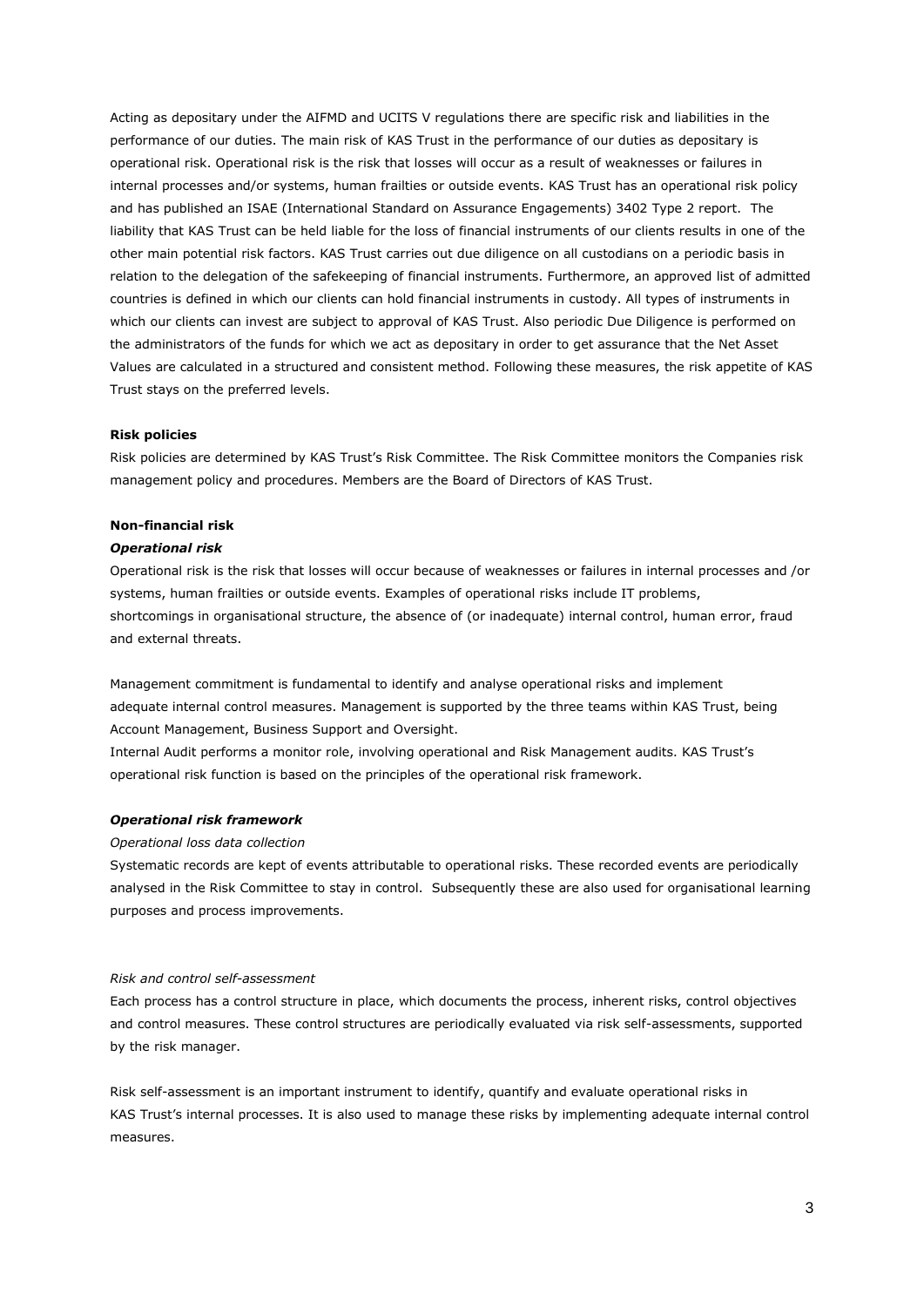#### *ISAE 3402*

KAS Trust has published an ISAE (International Standard on Assurance Engagements) 3402 Type 2 report, dated 13 March 2018. This report was compiled to indicate the extent to which internal control measures have been effective in achieving process objectives in 2017. The report was audited by an external independent auditor, PricewaterhouseCoopers Accountants N.V.

#### *Business Continuity Management (BCM)*

Continuity is of great importance in the context of financial services. Since our clients, regulators and applicable legislative bodies require clear business continuity management, it is not an internal business objective only. BCM is an integral part of KAS Trust's business model. We follow the best practice guidelines recommended by the Business Continuity Institute when implementing and fulfilling BCM.

We have appointed KAS BANK as Continuity Manager to ensure that up-to-date recovery plans are in place at all times. This includes the monitoring and support of the tests and evaluations of these recovery plans.

#### **Staffing**

KAS Trust's staff, including the board members, are employees of KAS BANK and are fully dedicated to KAS Trust and its depositary services. In 2017 the KAS Trust team remained 12 Fte. For 2018 no significant change in the number of FTEs is expected.

The primary objective of the remuneration is to enable KAS Trust to retain and recruit highly qualified staff and is aimed at helping to create good results for the benefit of the company – in line with its objectives in terms of returns and risk, customer satisfaction, operational excellence and innovation. It also helps to develop and maintain the competencies necessary to achieve good results.

KAS BANK's collective labour agreement governs the remuneration packages for all employees.

#### **Outlook**

KAS Trust continuously improves its operations, cost level and services. This has resulted in a stable growth of the income in the past years and we expect that this growth will continue in the upcoming years. Developments within the depositary services are monitored continuously. KAS Trust also seeks for opportunities to expand / broaden the depositary services to other fund types, which includes possible partnerships and/or acquisitions

#### **Management declaration**

KAS Trust's Managing Board hereby declares that the financial statements give a true and fair view of the assets, liabilities, financial position and profit or loss of the issuing institution.

Amsterdam, 29 June, 2018

Managing Board

J.N.P. Laan R.F. Kok S.F. Plesman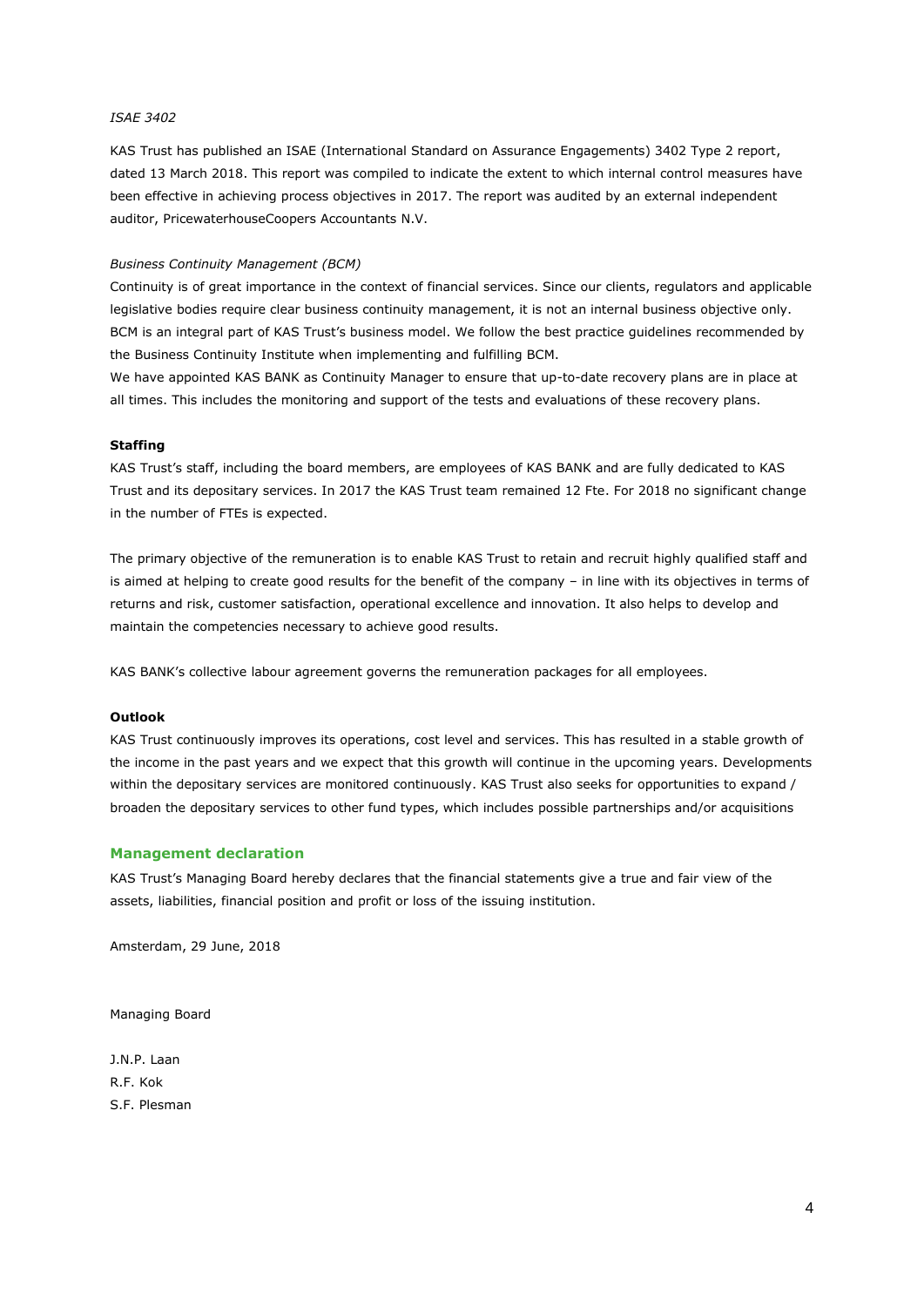# **FINANCIAL STATEMENTS 2017**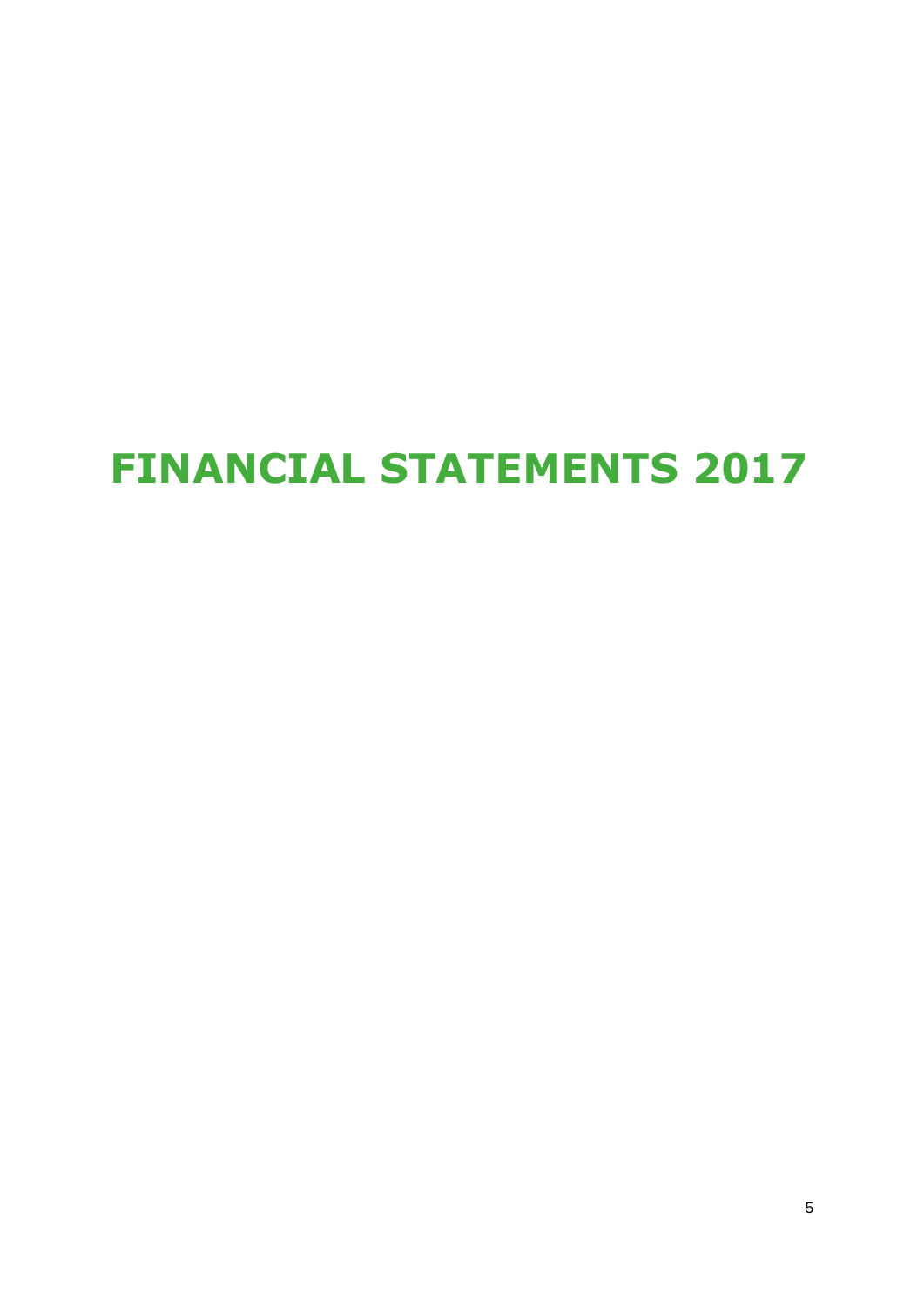# **Statement of comprehensive income**

| In euros                                   | <b>Note</b> | 2017                 | 2016                 |
|--------------------------------------------|-------------|----------------------|----------------------|
| <b>OPERATING INCOME</b>                    |             |                      |                      |
| Commssion income                           | 1           | 9.063.978            | 7.941.834            |
| Commssion expense                          | 1           | 3.985.979            | 3.315.131            |
| <b>Net commission income</b>               |             | 5.077.999            | 4.626.703            |
| Net trading income                         | 2           | 20                   | -775                 |
| <b>Total operating income</b>              |             | 5.078.019            | 4.625.928            |
| <b>OPERATING EXPENSES</b>                  |             |                      |                      |
| Personnel expenses                         | з           | 1.144.093            | 1.099.903            |
| General and administrative expenses        | 4           | 207.827              | 350.692              |
| <b>Total operating expenses</b>            |             | 1.351.920            | 1.450.595            |
| Operating result before tax<br>Tax expense | 5           | 3.726.098<br>931.525 | 3.175.333<br>793.833 |
| Net result for the year                    |             | 2.794.575            | 2.381.500            |
| Other comprehensive income                 |             |                      |                      |
| <b>Total comprehensive income</b>          |             | 2.794.575            | 2.381.500            |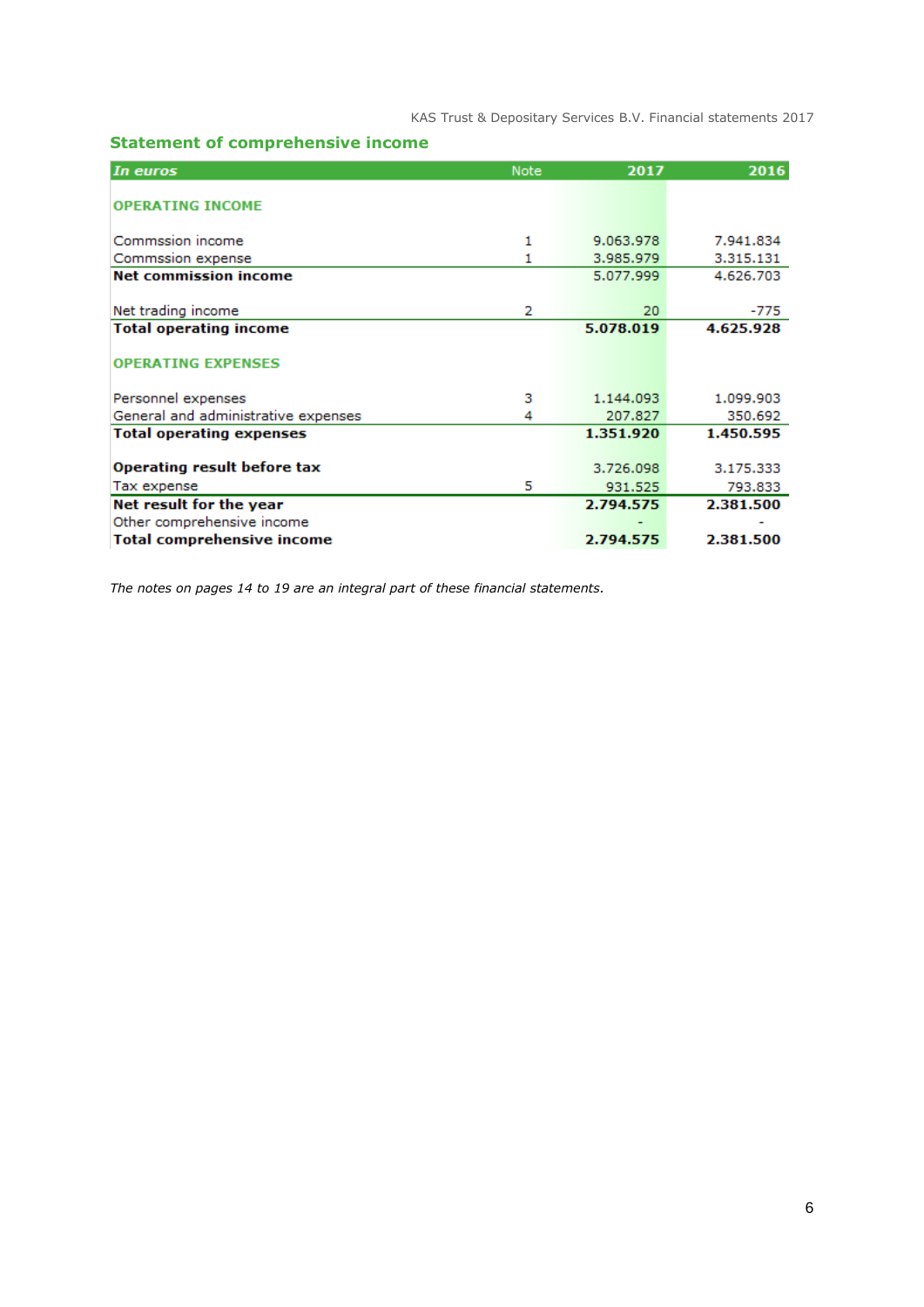|                                                |             |            | 31 December 2017 31 December 2016 |
|------------------------------------------------|-------------|------------|-----------------------------------|
| In euros                                       | <b>Note</b> |            |                                   |
| <b>Assets</b>                                  |             |            |                                   |
| <b>Subsidiaries</b>                            | 6           | 315.001    | 333.001                           |
| Other assets                                   | 7           | 543.706    | 323.833                           |
| Cash and cash equivalents                      | 9           | 11.386.876 | 10.404.782                        |
| <b>Total assets</b>                            |             | 12.245.583 | 11.061.616                        |
|                                                |             |            |                                   |
| <b>Equity and liabilities</b>                  |             |            |                                   |
|                                                |             |            |                                   |
| Issued capital                                 | 10          | 25,000     | 25,000                            |
| Share premium                                  | 11          | 4.925.945  | 4.925.945                         |
| Other reserves (including profit for the year) | 12          | 5.573.629  | 4.160.584                         |
| <b>Total equity</b>                            |             | 10.524.574 | 9.111.529                         |
|                                                |             |            |                                   |
| Other liabilities                              | 8           | 1.721.009  | 1.950.087                         |
| <b>Total liabilities</b>                       |             | 1.721.009  | 1.950.087                         |
| <b>Total equity and liabilities</b>            |             | 12.245.583 | 11.061.616                        |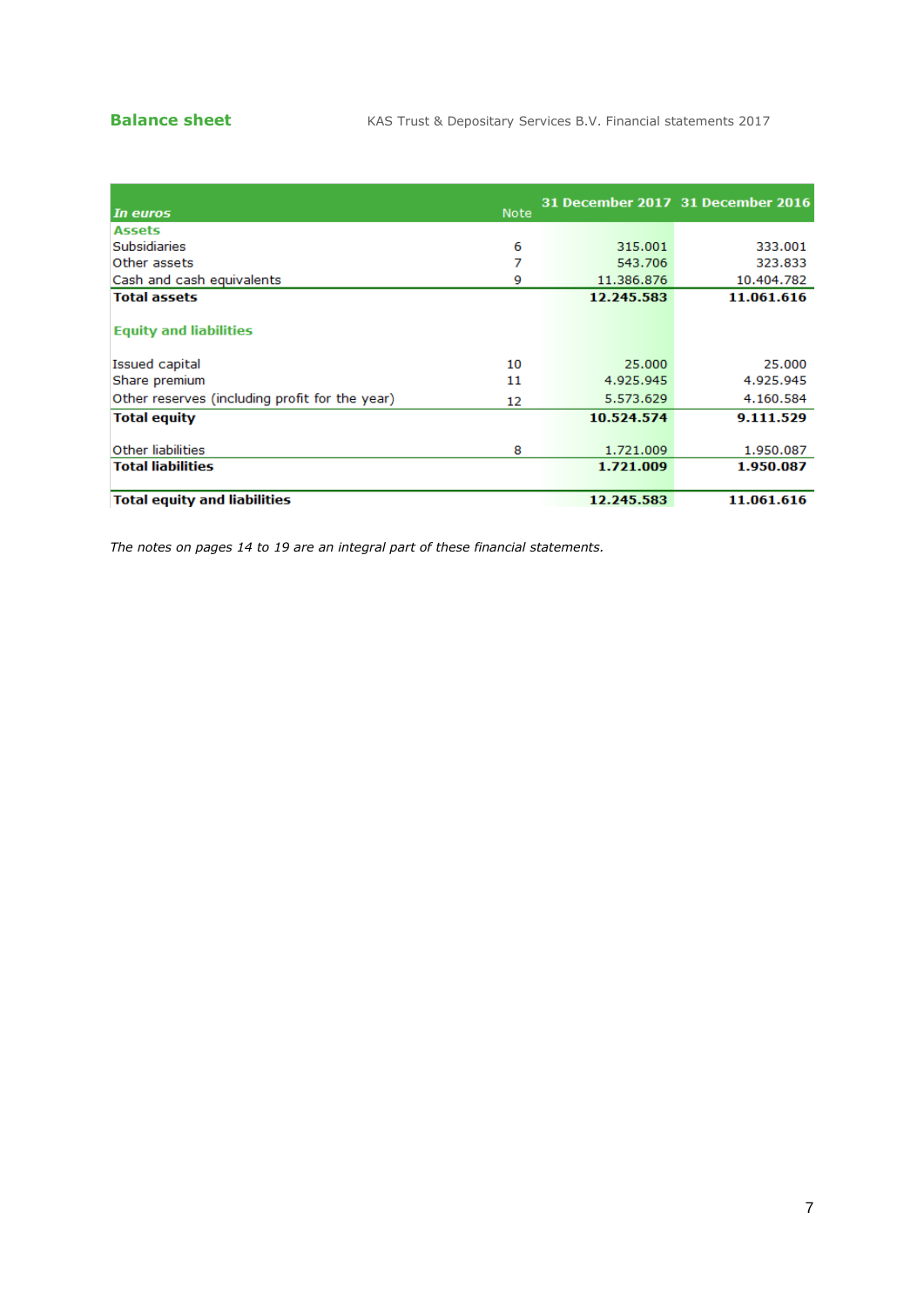# **Statement of changes in equity**

| In euros                   | <b>Issued capital</b> | <b>Share premium</b> | <b>Other reserves</b><br>(incl. profit for the<br>year) | <b>Total equity</b> |
|----------------------------|-----------------------|----------------------|---------------------------------------------------------|---------------------|
| <b>Balance as at</b>       |                       |                      |                                                         |                     |
| <b>1 January 2016</b>      | 25.000                | 4.925.945            | 2.626.788                                               | 7.577.733           |
|                            |                       |                      |                                                         |                     |
| Profit for the year        |                       |                      | 2.381.500                                               | 2.381.500           |
| Dividend 2015              |                       |                      | $-847.703$                                              | $-847.703$          |
| Other comprehensive income |                       | -                    |                                                         |                     |
| <b>Balance as at</b>       |                       |                      |                                                         |                     |
| <b>31 December 2016</b>    | 25.000                | 4.925.945            | 4.160.584                                               | 9.111.529           |
|                            |                       |                      |                                                         |                     |
| Profit for the year        |                       |                      | 2.794.575                                               | 2.794.575           |
| Dividend 2016              |                       |                      | $-1.381.530$                                            | $-1.381.530$        |
| Other comprehensive income |                       | ٠                    |                                                         |                     |
| <b>Balance as at</b>       |                       |                      |                                                         |                     |
| <b>31 December 2017</b>    | 25.000                | 4.925.945            | 5.573.629                                               | 10.524.574          |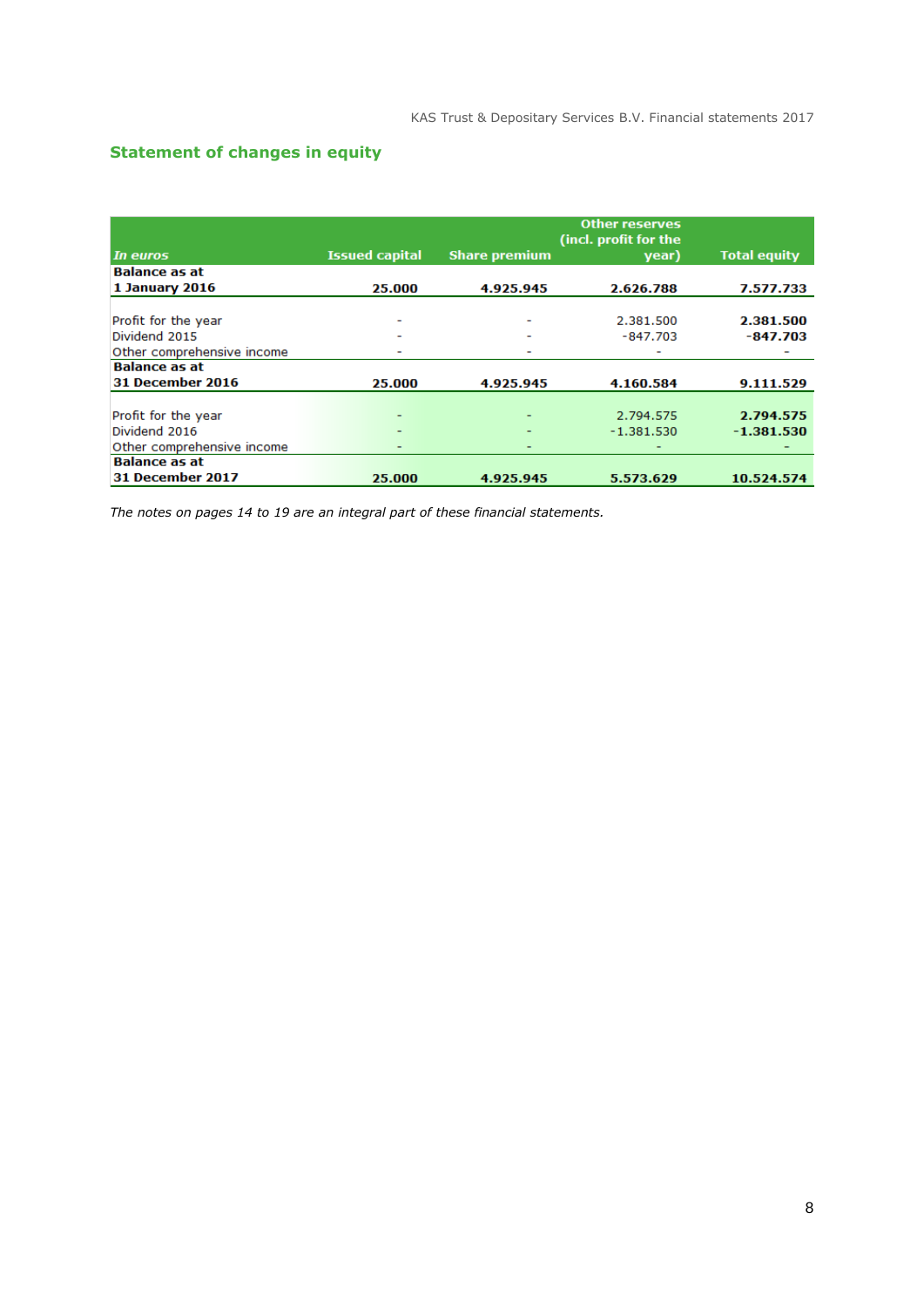**Cash flow statement** KAS Trust & Depositary Services B.V. Financial statements 2017

| In euros                                              | <b>Note</b> | 2017         | 2016       |
|-------------------------------------------------------|-------------|--------------|------------|
| Net result                                            |             | 2.794.575    | 2.381.500  |
| Adjustments for non-cash items included in net result |             |              |            |
| Tax expense                                           | 5           | 931.525      | 793.833    |
|                                                       |             |              |            |
| <b>Changes in assets and liabilities</b>              |             |              |            |
| <b>Receivables</b>                                    | 7           | $-219.873$   | $-209.038$ |
| Accounts payable                                      | 8           | $-1.160.603$ | 676        |
| <b>Cash flow from operating activities</b>            |             | 2.345.624    | 2.966.971  |
|                                                       |             |              |            |
| Total net cash flow from financing activities         | 12          | $-1.381.530$ | $-847.703$ |
| Financing of subsidiaries (inflow)                    | 6           | 18,000       | 1.125.010  |
| <b>Cash flow from financing activities</b>            |             | $-1.363.530$ | 277.307    |
|                                                       |             |              |            |
| <b>Net cash flow</b>                                  |             | 982.094      | 3.244.278  |
|                                                       |             |              |            |
| Cash and cash equivalents at 1 January                | 9           | 10.404.782   | 7.160.475  |
| Net cash flow                                         |             | 982.094      | 3.244.278  |
| Cash and cash equivalents at 31 December              |             | 11.386.876   | 10.404.782 |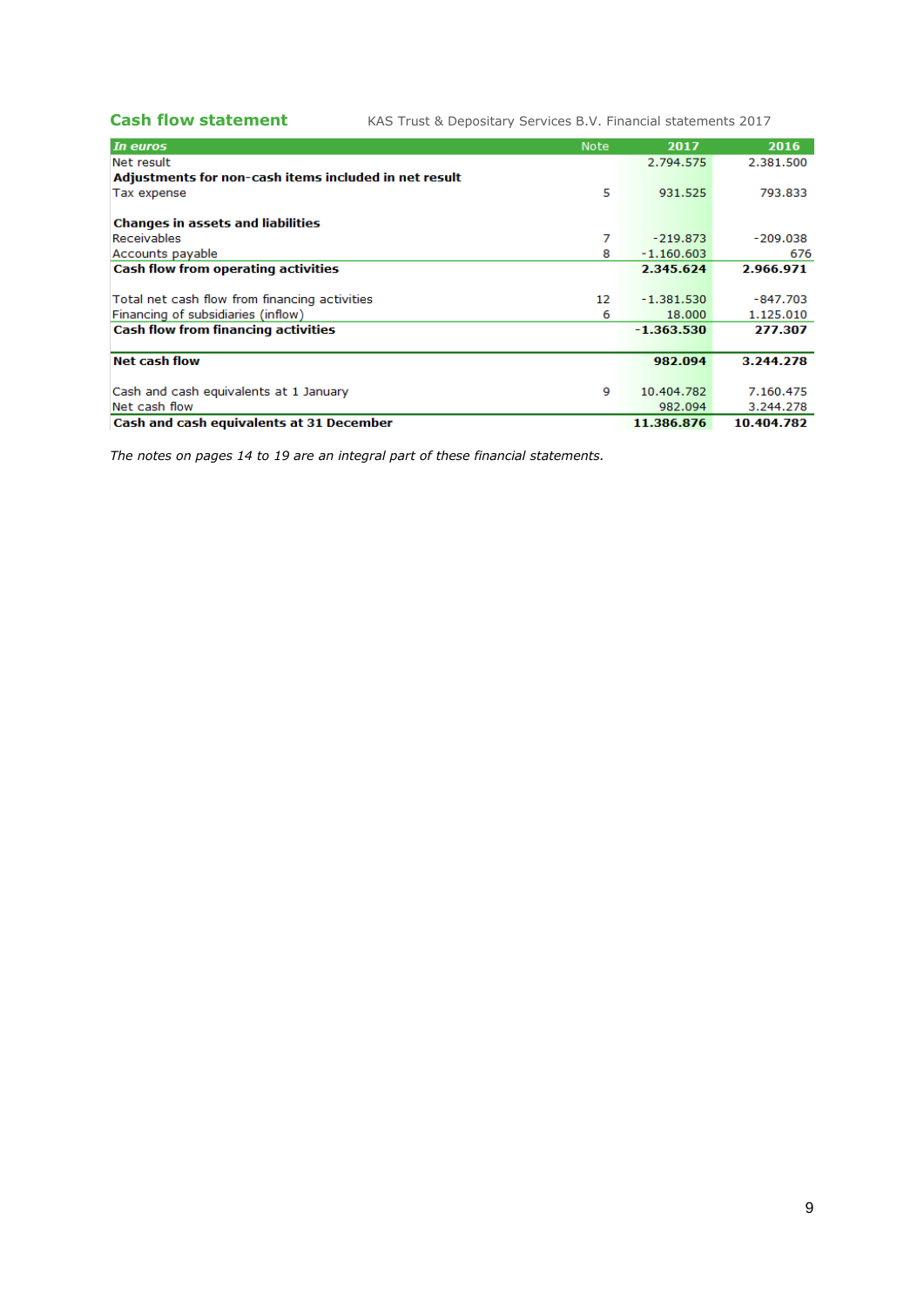#### **Accounting policy**

#### **Company information**

The objectives of KAS Trust & Depositary Services B.V. (hereafter: KAS Trust) are:

- To act as depositary for investment institutions as provided by the Financial Supervision Act (*Wet op het financieel toezicht*);
- To provide investment services and related services as provided by the Financial Supervision Act; and
- All activities which are incidental to or which may be conducive to any of the foregoing referred.

# *General information*

Registration Chambre of Commerce: 33117326 Corporate seat: Amsterdam Address of the Company: De Entrée 500, 1101 EE Amsterdam Date of Incorporation: 9 June 1966

The annual financial statements were prepared by the Managing Board on 29 June 2018. The annual financial statements will be presented to the Annual General meeting for adoption on 16 July 2018.

#### **Basis of preparation**

The financial statements have been prepared on a historical cost basis unless stated otherwise. The financial statements are presented in euros, which is also the functional currency of KAS Trust. The financial statements have been prepared on a going concern basis.

#### **Statement of compliance**

The separate financial statements of 2017 of KAS Trust are prepared in accordance with the International Financial Reporting Standards (IFRS) as adopted by the European Union (EU) and with Part 9 of Book 2 of the Dutch Civil Code.

#### **Consolidation exemption**

KAS Trust does based on article 2:408 of the Dutch civil law not present consolidated financial statements since its debt or equity instruments are not traded on a public market, it is a fully owned subsidiary of KAS BANK (Amsterdam), and KAS BANK prepares consolidated financial statements that are available for public use and comply with IFRS. These consolidated financial statements are available on KAS BANK's website under Investor Relations, Annual reports (https://www.kasbank.com/en/about-us/investor-relations/annual-reports-andinterim-reports).

#### **Critical accounting estimates and judgements**

The preparation of the financial statements requires management judgements and estimates which affect the items reported and disclosed. These estimates and judgements are based on past experiences and take into account recent trends, environmental factors and statistics. At present, for KAS Trust, there are no areas that require significant accounting estimates and judgemental decisions.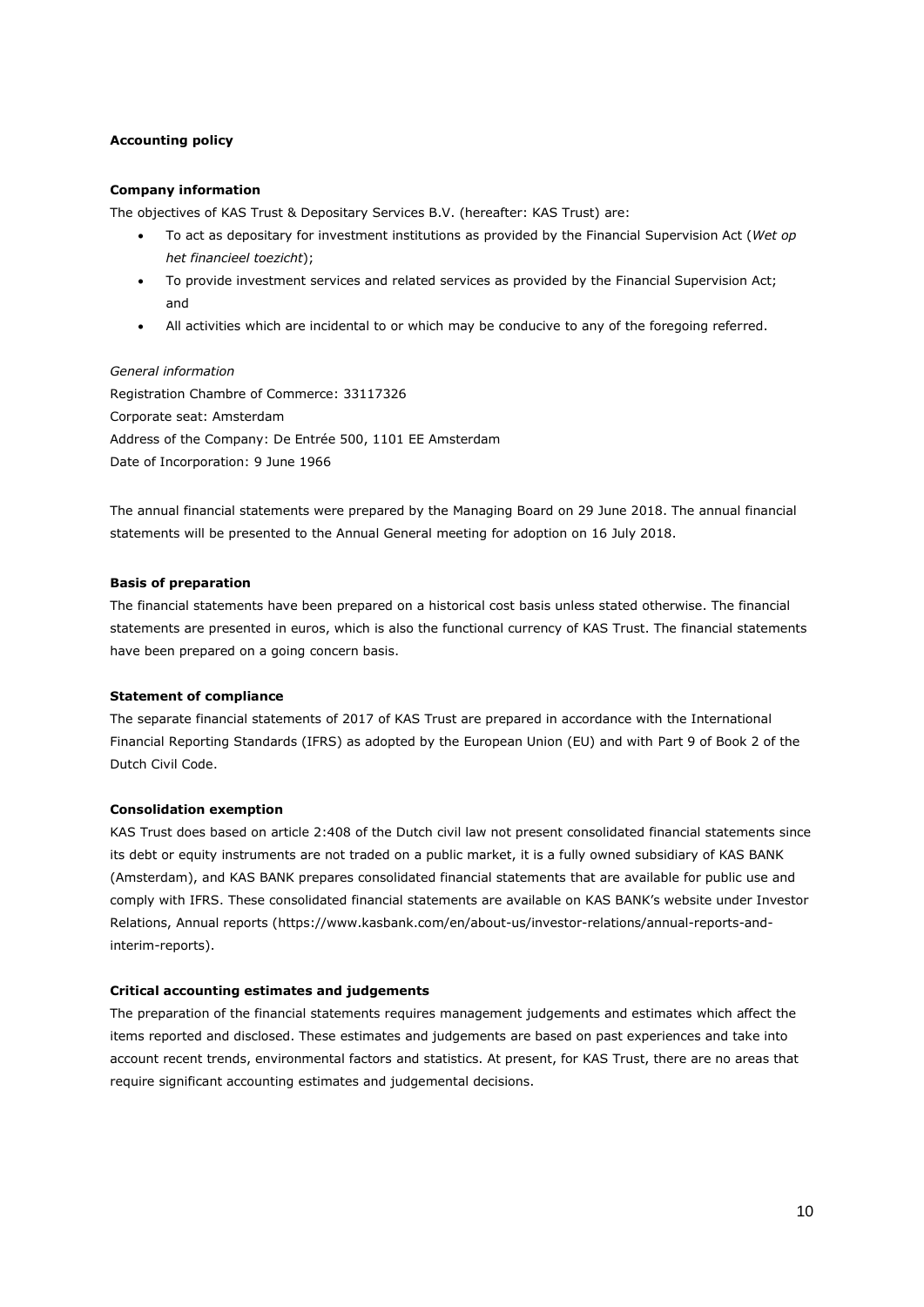#### **Recognition of income and expenses**

Revenues and expenses are recognised to the extent that it is probable that economic benefits will flow to or out of KAS Trust and these revenues or expenses can be reliably measured. Fees earned for the provision of services over a period of time are accrued over that period.

#### **Foreign currency translation**

Transactions in foreign currencies are translated into the functional currency using the exchange rate prevailing at the date of the transactions. Monetary assets and liabilities denominated in foreign currencies are translated to euro at closing rate. Foreign exchange gains and losses resulting from the translation at closing rates of monetary assets and liabilities denominated in foreign currencies are recognised in the statement of comprehensive income. KAS Trust has no non-monetary assets and liabilities denominated in foreign currencies.

#### **Financial assets and liabilities**

#### *Recognition and derecognition*

All financial assets and liabilities are initially recognised on trade date, i.e. when KAS Trust becomes a party to the contractual provisions of the instrument. Financial assets are derecognised if KAS Trust's contractual rights to the cash flows from these financial assets expire or if KAS Trust transfers the financial asset to another party without retaining control or substantially all risks and rewards of the asset. Financial liabilities are derecognised when KAS Trust's obligations specified in the contract expire or are discharged or cancelled.

#### *Measurement on initial recognition*

The classification of financial instruments at initial recognition depends on their purpose and characteristics and the management's intention in acquiring them. The classification determines the measurement and the recognition of results. On initial recognition, financial instruments are measured at fair value plus, in the case of instruments not subsequently carried at fair value through profit or loss, any directly attributable transaction costs

#### *Measurement at fair value*

Measurement at fair value especially relates to derivative financial instruments, financial assets and liabilities designated at fair value and financial investments available-for-sale.

#### *Measurement at amortised cost*

Measurement at amortised cost relates to exposures due from/to banks, loans, due to customers and (reverse) repurchase agreements.

The interest of debt instruments is calculated using the effective interest method and is recognised as 'Interest income' in the income statement.

#### *Measurement at cost*

Cash and balances with central banks are measured at cost. The interest is recognised as 'Interest income' in the income statement.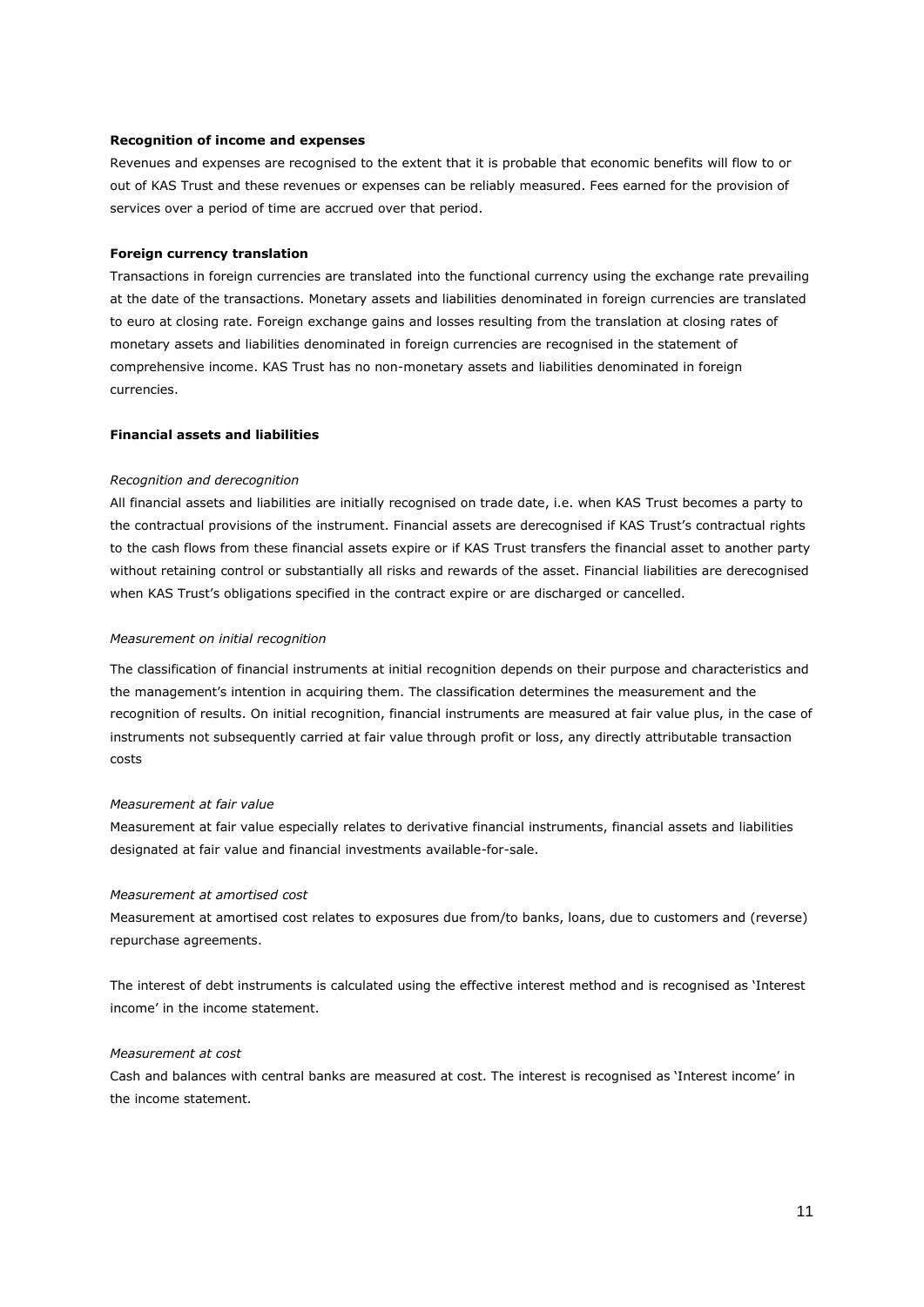#### **Impairment**

#### *Financial assets measured at amortised cost*

For financial assets carried at amortised cost, KAS Trust assesses individually whether objective evidence of impairment exists. Indications of objective evidence of impairment are amongst others:

- Significant financial difficulty of the issuer or borrower;
- Breach of contract, such as a default or delinquency in interest or principal payments by the issuer; or
- Disappearance of an active market for the related financial asset.

The impairment loss is the difference between the assets' amortised cost and the value of future cash flows, discounted at the financial asset's original effective interest rate. Impairment losses are recognised in the statement of comprehensive income. In the event that the financial asset is collateralised, account is taken of future cash flows that may result from foreclosure of the collateral.

If, in a subsequent period, the amount of the impairment loss decreases and this objectively relates to an event after the impairment was initially recognised, the recognised impairment loss is reversed and the recovery is recognised in the income statement.

#### **Fiduciary assets**

KAS Trust provides trust and fiduciary services that result in the holding or investing of assets on behalf of clients. Assets held in a fiduciary capacity are not recognised in the balance sheet of KAS Trust, as they are not the assets of KAS Trust.

#### **Subsidiaries**

The measurement of subsidiaries is based on historical costs.

#### **Shareholders' equity**

*Issued capital* KAS Trust's authorised capital comprises ordinary shares.

#### *Dividends*

Dividends on ordinary shares are recognised as a liability and deducted from equity when they are approved by the Annual General meeting. Interim dividend is deducted from equity when declared and no longer at the discretion of KAS Trust.

#### *Other reserves*

Other reserves include retained earnings and can be freely distributed to the shareholders of KAS Trust.

#### **Retirement benefit plan**

The pension expenses related to the employees of KAS Trust are charged by KAS BANK to KAS Trust and recognised in the income statement of KAS Trust as 'Personnel expenses' as the employees of KAS Trust are employees from KAS BANK.

#### **Taxes**

KAS Trust forms a fiscal unity with KAS BANK and several subsidiaries of KAS BANK for both company tax and VAT. The fiscal unity is jointly and severally liable for taxation payable by the tax group. The company tax expense is settled via the current account with KAS BANK.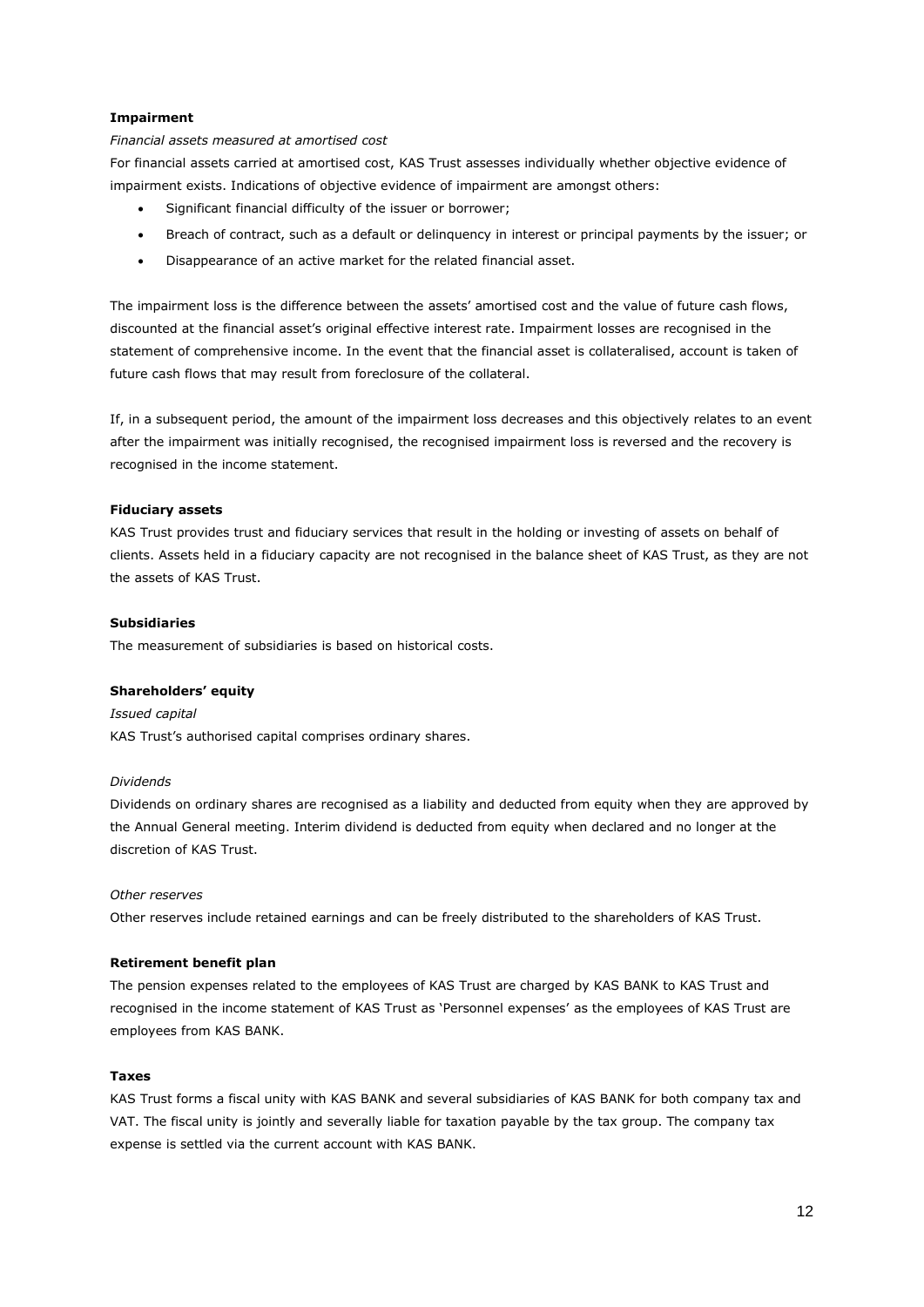#### **Statement of cash flows**

The separate statement of cash flows is based on the indirect method. Cash flows are classified as cash flows from operating, investing and financing activities. The cash flow from operating activities is based on the result after tax. This result is adjusted for those items in the income statement and changes in the balance sheet which do not result in actual cash flows during the year. Cash and cash equivalents comprise balances which are callable on demand.

#### **Changes in accounting policies**

The accounting policies applied in preparing these financial statements are consistent with the previous year except for the following non-significant adjustments.

- Amendments to IAS 12 Recognition of Deferred Tax Assets for Unrealised Losses;
- Amendments to IAS 7 Disclosure initiative

These changes had no impact on the relevant comparative figures.

#### **New IFRS standards and interpretations not yet adopted**

New, amended or revised standards were not applied in preparing these financial statements as these standards were either not effective for the current period or have not been adopted by the EU. The impact of the new standards will have no material impact on the future results and financial position of KAS Trust in the future. Especially IFRS 9 and IFRS 16.

IFRS 15 Revenue from Contracts with Customers

In May 2014, the IASB issued IFRS 15 "Revenue from Contracts with Customers", which specifies how and when revenue is recognized. IFRS 15 replaces several other IFRS standards and interpretations that currently govern revenue recognition under IFRS and provides a single, principles-based five-step model to be applied to all contracts with customers. The standard also requires entities to provide users of financial statements with more informative and relevant disclosures. The new standard does not impact income recognition related to financial instruments in scope of IAS 39/IFRS, lease and insurance contracts. The new standard will therefore have very limited impact on the majority of KAS Trust's revenue including interest income, trading revenue and results from financial transactions. KAS Trust currently investigates the IFRS 15 standard.

The area where the impact is most relevant are commission revenues from custody and accounting services. KAS Trust has identified and reviewed customer contracts within the scope of the new standard. While the assessment is not fully completed, the timing of KAS Trust's revenue recognition of fees and commissions within the scope of this standard is not expected to materially change.

IFRS 15 is effective for annual periods beginning on or after January 1, 2018. IFRS 15 is endorsed by the EU.

#### **Capital management**

For the purpose of KAS Trust's capital management, capital includes issued capital, share premium and all other equity reserves attributable to the equity holders of the parent. KAS Trust's policy is aimed at maintaining an adequate capital base in order to meet existing and future capital requirements and to fulfil the capital adequacy standards at all times.

#### **Fair value estimation**

KAS Trust has no financial assets and liabilities measured at fair value.

#### **Fair values, including valuation methods and assumptions**

At 31 December 2017, the carrying amounts of cash and cash equivalents, other assets and other liabilities, approximated their fair values due to the short-term maturities of these assets and liabilities.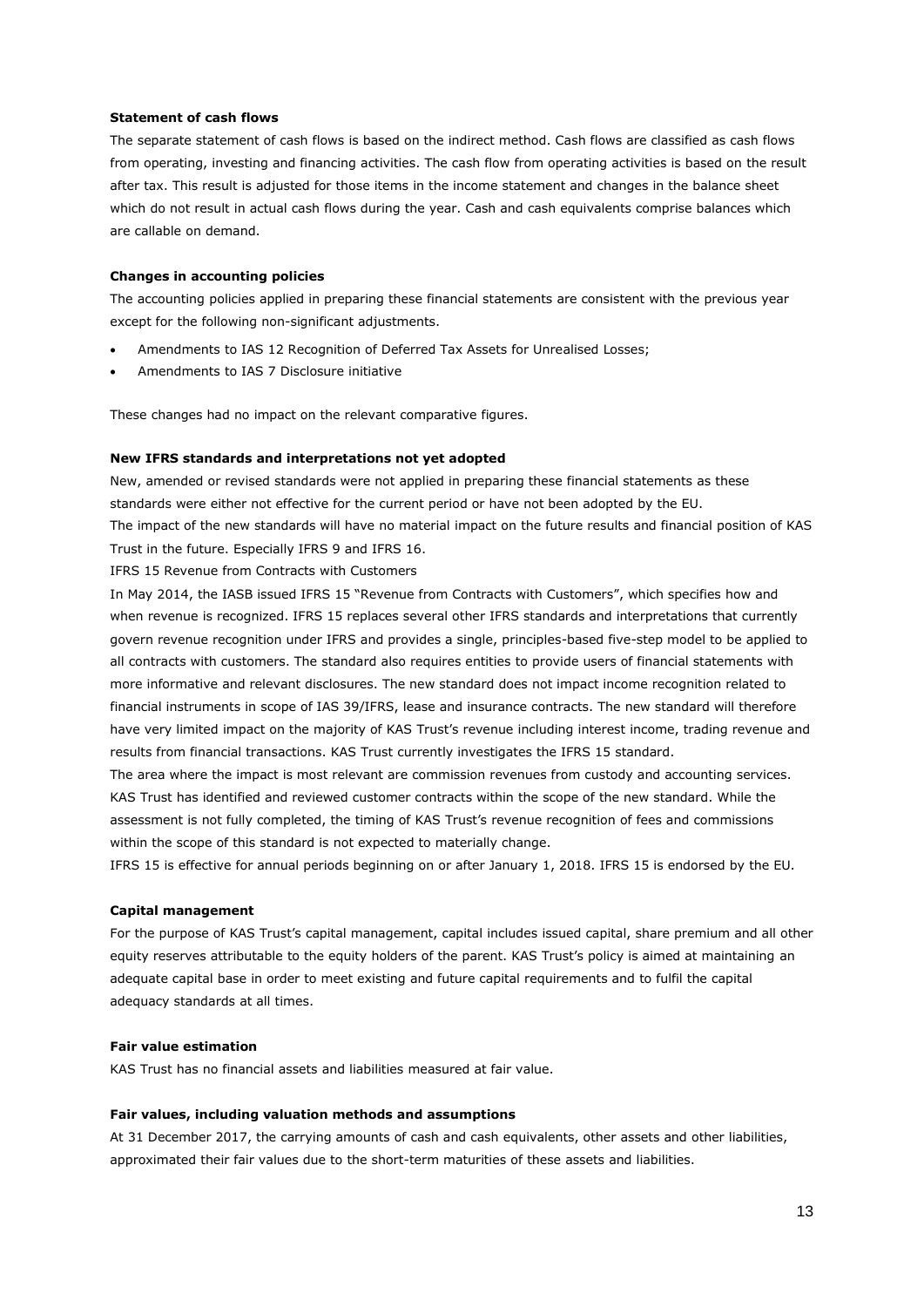#### **1. Commission income and expenses**

| In euros           | 2017      | 2016      |
|--------------------|-----------|-----------|
| Commission income  | 9.063.978 | 7.941.834 |
| Commission expense | 3.985.980 | 3.315.131 |
| <b>Total</b>       | 5.077.998 | 4.626.703 |

The commission income relates to the fee for acting as depositary for investment funds and are mostly

calculated as a basis points fee based on the assets of the investment funds. All revenue is recognised in the Netherlands.

#### **2. Trading**

| In euros                                |                               |                          |
|-----------------------------------------|-------------------------------|--------------------------|
| Foreign<br>exchange transaction results | $\overline{\phantom{a}}$<br>ᅩ | $\overline{\phantom{0}}$ |
| <b>Total</b>                            | $\sim$<br>zu                  |                          |

### **3. Personnel expenses**

| In euros                | 2017      | 2016      |
|-------------------------|-----------|-----------|
| Salaries                | 807.067   | 828,838   |
| Social securities costs | 98.731    | 110.978   |
| Temporary staff         | 875       | 3.492     |
| Pension charges         | 170.543   | 76.500    |
| Other                   | 66,877    | 80.095    |
| <b>Total</b>            | 1.144.093 | 1.099.903 |

The staff of KAS Trust is employed with KAS BANK. All salary related expenses of the KAS Trust staff are fully charged from KAS BANK to KAS Trust. During 2017, the average number of employees at fulltime equivalent basis was twelve (2016: twelve). One of the employees was working outside the Netherlands in 2017 (2016: one).

#### **4. General and administrative expenses**

| In euros                             | 2017    | 2016    |
|--------------------------------------|---------|---------|
| Advice                               | 15.740  | 24.562  |
| Audit fee                            | 36.136  | 61.964  |
| Information technology               | 114.334 | 209.001 |
| Traveling and accommodation expenses | 32.356  | 33.520  |
| Other                                | 9.261   | 21.645  |
| <b>Total</b>                         | 207.827 | 350.692 |

### **5. Tax expense**

| Reconciliation with effective tax rate | 2017      | $\mathbf{Q}/\mathbf{Q}$ | 2016      | $\frac{9}{0}$ |
|----------------------------------------|-----------|-------------------------|-----------|---------------|
| Result before tax                      | 3.726.098 |                         | 3.175.333 |               |
| Tax expense at statutory tax rate      | 931.525   | 25.0                    | 793.833   | 25,0          |
| Tax expense at effective tax rate      | 931.525   | 25.0                    | 793.833   | 25,0          |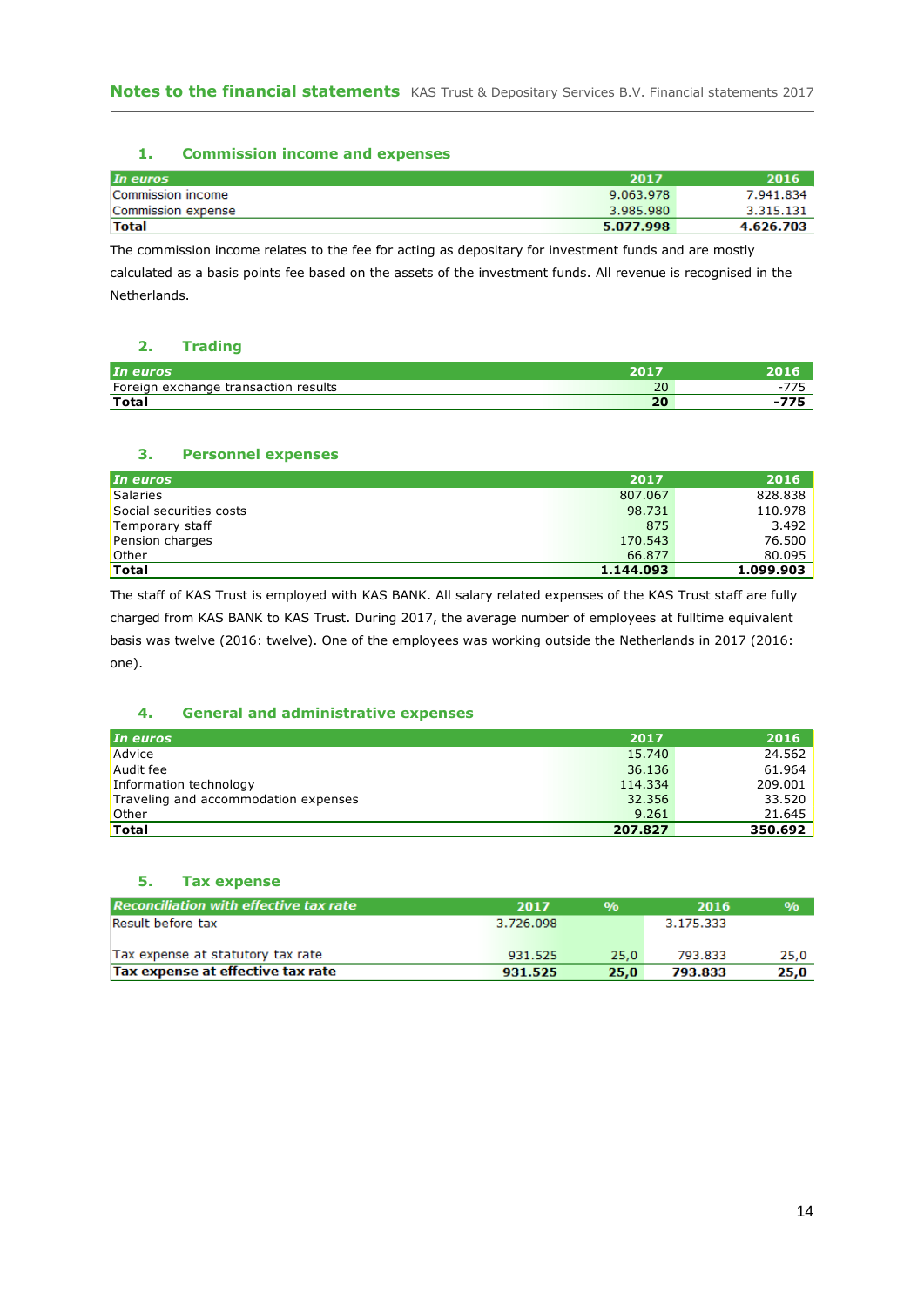#### **6. Subsidiaries**

| In euros                                                        | <b>Balance as at</b><br>31 December<br>2016 | <b>Movements in</b><br>share premium | Liquidated<br><b>subsidiaries</b> | <b>Balance as at</b><br>31 December<br>2017 |
|-----------------------------------------------------------------|---------------------------------------------|--------------------------------------|-----------------------------------|---------------------------------------------|
| KAS-Trust Blue Sky Eagle Fund Bewaarder B.V.                    | 18,000                                      | ۰                                    |                                   | 18,000                                      |
| KAS-Trust Bewaarder IMQubator Multi Manager Fund B.V.           | 18,000                                      | ۰                                    |                                   | 18,000                                      |
| KAS-Trust Bewaarder Index Umbrella Fund B.V.                    |                                             | $\sim$                               | $\overline{\phantom{0}}$          |                                             |
| KAS-Trust Bewaarder OVMK Fondsen B.V.                           | 18,000                                      |                                      |                                   | 18,000                                      |
| KAS-Trust Bewaarder IAM Beleggingsfondsen B.V.                  | 18,000                                      | ۰                                    |                                   | 18,000                                      |
| KAS-Trust Bewaarder Fund for Fair Future Fund B.V.              | 18,000                                      | <b>-</b>                             |                                   | 18,000                                      |
| KAS-Trust Bewaarder Brand New Day Premiepensioeninstelling B.V. | 112.500                                     |                                      | $\sim$                            | 112.500                                     |
| KAS-Trust Bewaarder Capvest Masters Funds B.V.                  | 112,500                                     | $\overline{\phantom{a}}$             |                                   | 112,500                                     |
| KAS-Trust Bewaarder Staalbankiers Multi Asset Fonds B.V.        | 18,000                                      | $\overline{\phantom{a}}$             | $-18.000$                         | ۰                                           |
| <b>Balance as at 31 December</b>                                | 333.001                                     | -                                    | $-18.000$                         | 315.001                                     |

All subsidiaries are fully owned by KAS Trust and located in Amsterdam, The Netherlands. The management of these entities is executed by KAS Trust. The only activity of these subsidiaries is to act as legal owner of investment funds as described in the Financial Supervision Act (*Wet op het financieel toezicht*). During 2017 one (2016: ten) subsidiary is liquidated. The liquidation of subsidiaries does not result in any gains or losses.

Subsidiaries are entities which are controlled by KAS Trust. Control of an entity exists if KAS Trust is exposed, or has rights, to variable returns from its involvement with the entity and has the ability to affect those returns through its power over the entity. In general, control is presumed to exist where KAS Trust owns more than 50% of the voting power of an entity.

### **7. Other assets**

| In euros                         | 2017    |         |
|----------------------------------|---------|---------|
| Receivables                      | 543.706 | 323.835 |
| <b>Balance as at 31 December</b> | 543.706 |         |

No provisions relating to receivables have been made for credit risk. The fair value of other assets does not materially deviate from its carrying amount, due to the short-term nature of its related assets.

#### **8. Other liabilities**

| In euros                         | 2017      |           |
|----------------------------------|-----------|-----------|
| Accounts payable (<1 year)       | 1.721.009 | 1.950.087 |
| <b>Balance as at 31 December</b> | 1.721.009 | 1.950.087 |

The fair value of liabilities does not materially deviate from its carrying amount, due to the short-term nature.

#### **9. Cash and cash equivalents**

This balance sheet item includes cash on hand and demand deposits. KAS Trust has no restricted cash position.

#### **10. Issued capital**

The authorised share capital of KAS Trust & Depositary Services B.V. amounts to EUR 25,000, divided into 50 ordinary shares of EUR 500. Issued and fully paid up share capital consists of 50 ordinary shares. This has not changed compared to December 2016

#### **11. Share premium**

| In euros                  | 2011      | 2016      |
|---------------------------|-----------|-----------|
| Balance as at 1 January   | 4.925.945 | 4.925.945 |
| Balance as at 31 December | 4.925.945 | 4.925.945 |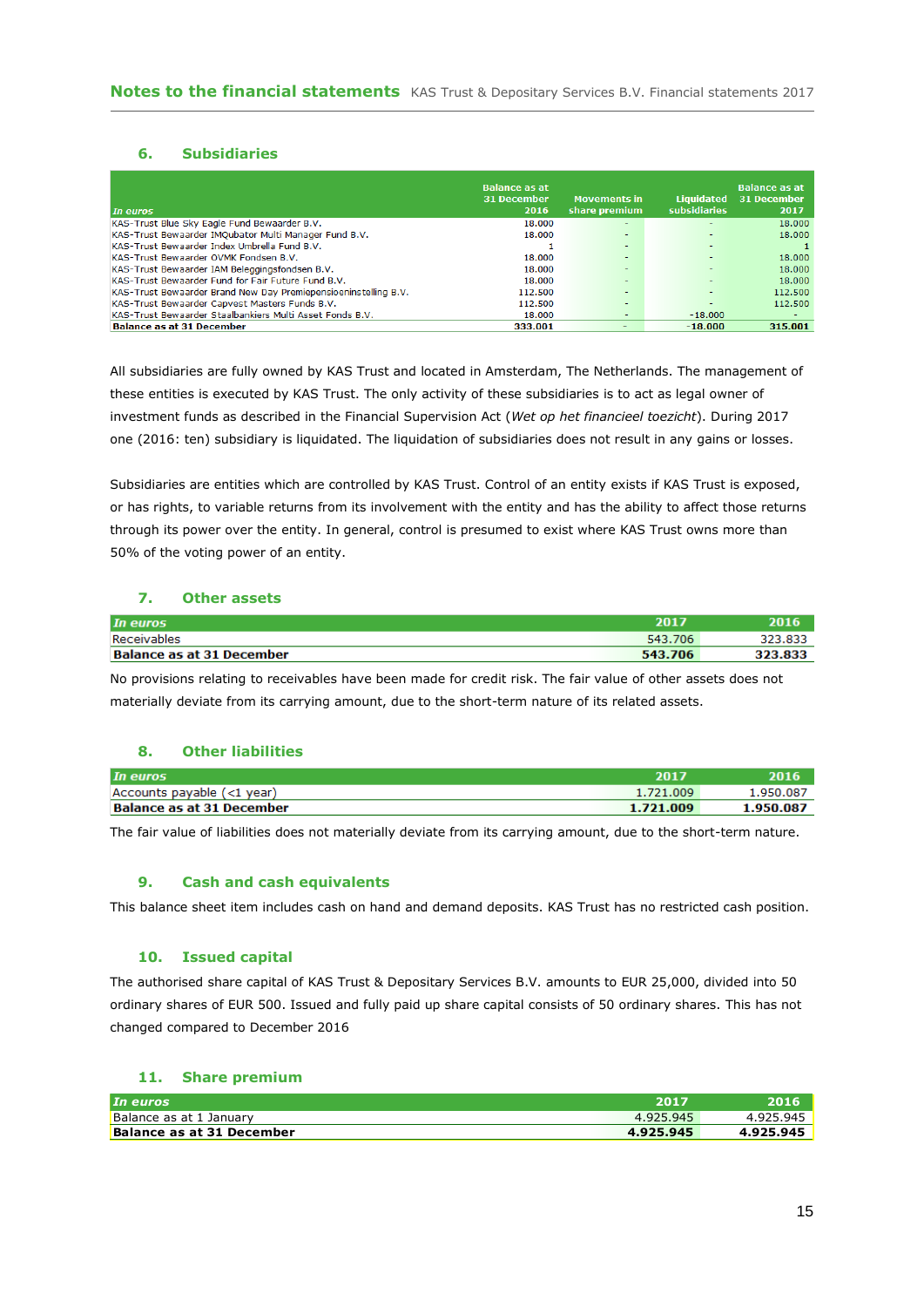#### **12. Other reserves (including profit for the year)**

| In euros                         | 2017         | 2016      |
|----------------------------------|--------------|-----------|
| Balance as at 1 January          | 4.160.584    | 2.626.788 |
| Result for the period            | 2.794.575    | 2.381.500 |
| Dividend                         | $-1.381.530$ | -847.703  |
| <b>Balance as at 31 December</b> | 5.573.629    | 4.160.584 |

The end balance of EUR 5.528.628 (2016: EUR 4.160.584) is comprised fully of retained earnings.

#### **13. Related parties**

KAS Trust identifies as related parties the members of the Managing Board and the parent KAS BANK. The table below presents the remuneration of the Managing Board of KAS Trust.

| <b>Remuneration of the</b> | Short-term | Post-               |                          |                          |                          |
|----------------------------|------------|---------------------|--------------------------|--------------------------|--------------------------|
| <b>Managing Board</b>      |            | employee employment | <b>Other long</b>        | Termination Share-based  |                          |
| In euros                   | benefits   |                     | benefits term benefits   | benefits                 | <b>payments</b>          |
| 2017                       | 356.262    | 46.185              | $\overline{\phantom{0}}$ | $\overline{\phantom{0}}$ |                          |
| 2016                       | 342.169    | 44.607              | $\overline{\phantom{0}}$ | $\overline{\phantom{0}}$ | $\overline{\phantom{a}}$ |

The key management consists of the Managing Board of KAS Trust.

The following table presents the transactions with the parent KAS BANK.

| <b>Related party</b><br><b>transactions</b><br>In euros | <b>Revenues from</b><br>related parties | <b>Purchases from</b><br>related parties | <b>Amounts owed</b><br>by related<br><b>parties</b> | <b>Amounts owed</b><br>to related<br><b>parties</b> |
|---------------------------------------------------------|-----------------------------------------|------------------------------------------|-----------------------------------------------------|-----------------------------------------------------|
| 2017                                                    |                                         |                                          |                                                     |                                                     |
| Parent                                                  |                                         | 5.296.099                                |                                                     | 1.706.009                                           |
|                                                         |                                         |                                          |                                                     |                                                     |
| 2016                                                    |                                         |                                          |                                                     |                                                     |
| Parent                                                  |                                         | 4.688.577                                | -                                                   | 1.905.090                                           |

The transactions between KAS Trust and KAS BANK relate to revenues and expenses received or paid by KAS BANK which concern KAS Trust. Related party purchases relate to commission expenses (custody) and staff costs including pension charges. These related party transactions are charged from or to KAS BANK without mark-up.

#### **14. Contingencies and commitments**

KAS Trust forms a fiscal unity with KAS BANK and several subsidiaries of KAS BANK for both company tax and VAT. The fiscal unity is jointly and severally liable for taxation payable by the tax group.

#### **15. Risk Management**

#### **Financial risk management**

KAS Trust's activities expose it to a variety of financial risks. Risk management is carried out by management. Management identifies and evaluates the financial risks based on principles for overall risk management. KAS Trust's overall risk management program seeks to minimize potential adverse effects on KAS Trust's financial performance. Management is of the opinion that KAS Trust's exposure to financial risks is limited.

#### **Market risk**

*Foreign exchange risk*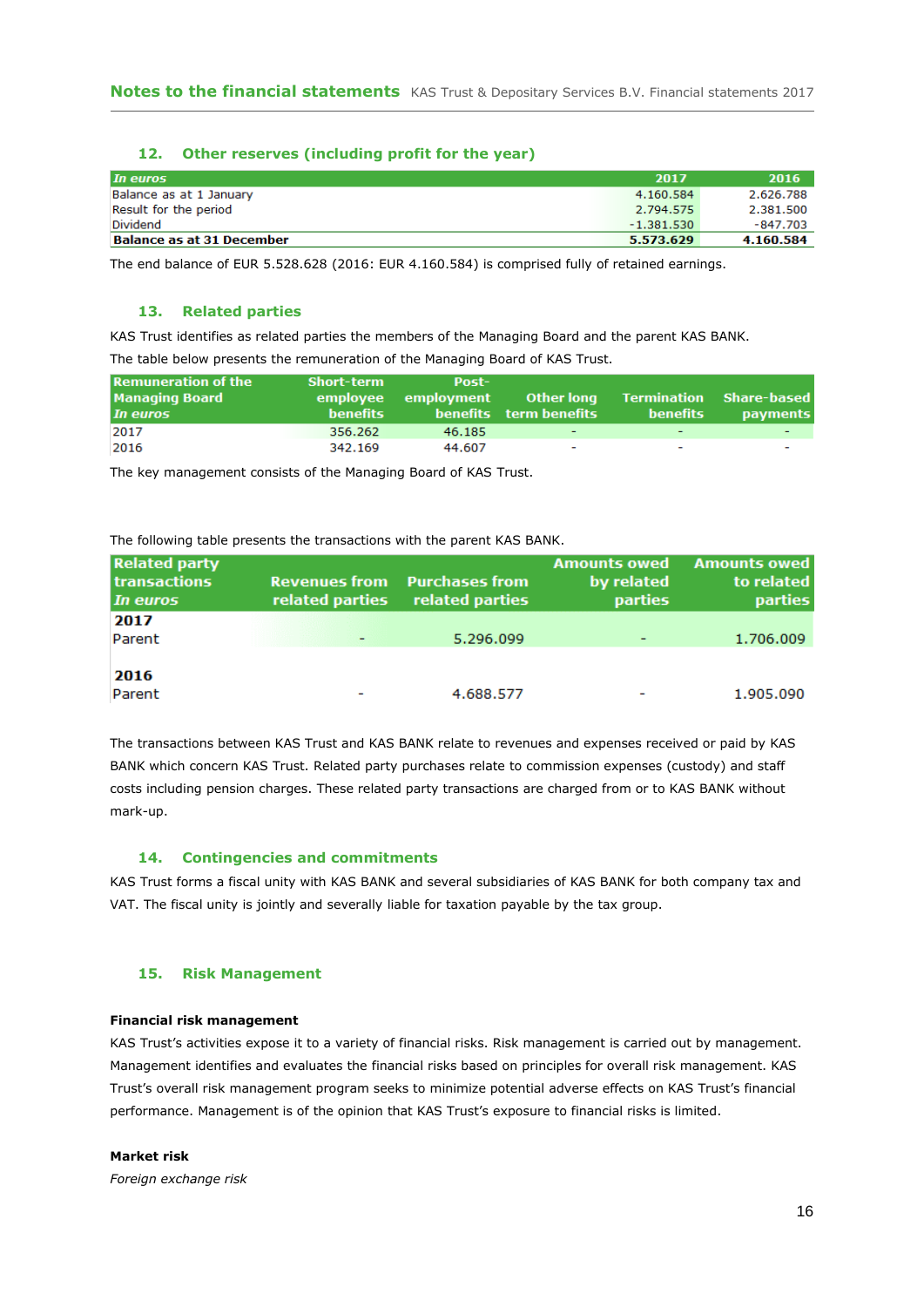Management does not actively manage the foreign exchange risk because the exposure to foreign exchange risks is limited. Assets and liabilities as well as the transactions are primarily denominated in the same currency significantly reducing to the exposure to foreign currency exchange risk. This situation is evidenced by the absence of any significant results related to foreign exchange risk in the income statement.

#### *Price risk*

KAS Trust is not exposed to any significant price risk due to the absence of any investments or liabilities measured at fair value.

#### *Interest rate risk*

Because KAS Trust is not financed with external debt, no significant interest rate risk is present.

The cash balances of KAS Trust are not significantly exposed to interest rate risk due to the fact *that* cash is used to settle the current liabilities at short notice and the bank-accounts of KAS Trust are non-interest bearing.

#### *Capital management*

It is KAS Trust's policy to maintain a strong capital base, to meet regulatory capital requirements at all times and to support the development of the business. This involves the management, planning and allocation of capital within KAS Trust.

#### **Capital risk**

Capital risk is the risk of losses due to investments. Because KAS Trust does not invest it is not exposed to any significant capital risk.

#### *Credit risk*

Credit risk is the risk that one party to a financial instrument will cause a financial loss for the other party by failing to discharge an obligation. KAS Trust has no significant concentrations of credit risk. Credit risk arises from cash and cash equivalents held at banks and intercompany receivables.

| In euros                                                                        | <b>Subsidiaries</b> | Other assets       | Cash and cash<br><b>equivalents</b> |
|---------------------------------------------------------------------------------|---------------------|--------------------|-------------------------------------|
| <b>31 December 2017</b>                                                         |                     |                    |                                     |
| Carrying amount                                                                 | 315,001             | 543.706            | 11.386.876                          |
| Assets not impaired, not past due                                               | 315.001             | 543.706            | 11.386.876                          |
| <b>31 December 2016</b><br>Carrying amount<br>Assets not impaired, not past due | 333.001<br>333.001  | 323.833<br>323.833 | 10.404.782<br>10.404.782            |

#### *Concentration risk*

Concentration risk is the risk that KAS Trust will encounter difficulty in its continuity when major clients will cancel the agreement with KAS Trust. In 2017 a limited number of clients were responsible for over 50% of the income. For 2018 it is expected that this percentage will slightly decrease as a result of new clients.

#### *Compliance risk*

Compliance risk is the risk that KAS Trust is not compliant to the relevant laws and legislations (e.g. the specific services under the applicable laws) KAS Trust continuously monitors the relevant changes, both by Legal and the Risk committee.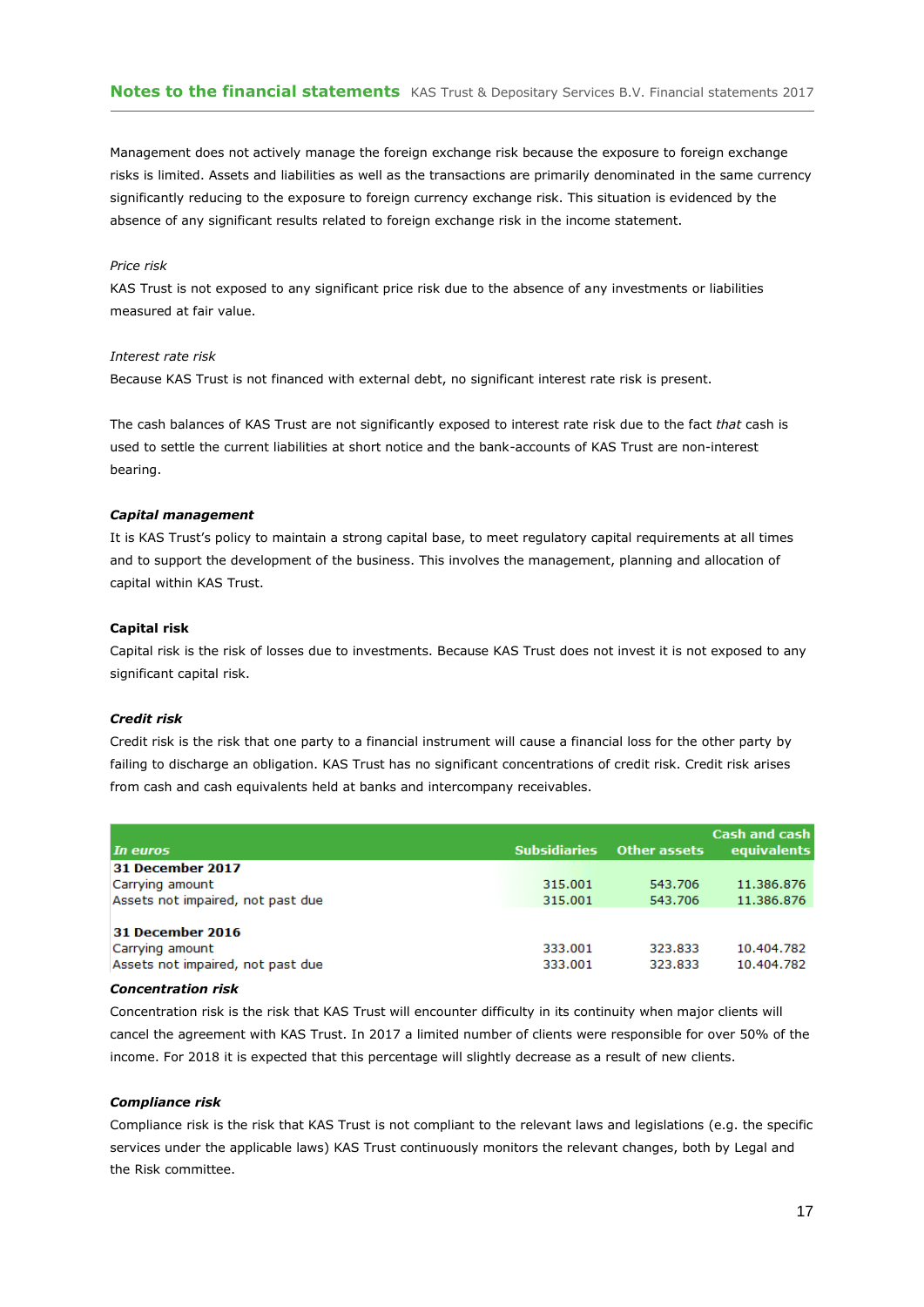#### *Liquidity risk*

Liquidity risk is the risk that KAS Trust will encounter difficulty in meeting the obligations associated with its financial liabilities that are settled by delivering cash or another financial asset. KAS Trust's approach to managing liquidity is to ensure, as far as possible, that it will always have sufficient liquidity to meet its liabilities when due, under both normal and stressed conditions, without incurring unacceptable losses or risking damage to KAS Trust's reputation.

| Maturity calendar as at 31 December 2017 |                          |                 |                          | Non-     |              |
|------------------------------------------|--------------------------|-----------------|--------------------------|----------|--------------|
| In thousands of euros                    | <b>Direct</b>            | $\leq$ = 1 year | $>1$ year                | maturity | <b>Total</b> |
| <b>Assets</b>                            |                          |                 |                          |          |              |
| <b>Subsidiaries</b>                      | $\overline{\phantom{0}}$ |                 | $\overline{\phantom{0}}$ | 315.001  | 315.001      |
| Other assets                             |                          | 543.706         | -                        | ٠        | 543.706      |
| Cash and cash equivalents                | 11.386.876               | ۰               | -                        | -        | 11.386.876   |
|                                          | 11.386.876               | 543.706         | $\overline{\phantom{0}}$ | 315.001  | 12.245.583   |
| <b>Liabilities</b>                       |                          |                 |                          |          |              |
| Other liabilities                        |                          | 1.721.009       |                          |          | 1.721.009    |
|                                          |                          | 1.721.009       |                          |          | 1.721.009    |
| Liquidity                                |                          |                 |                          |          |              |
| surplus/(deficit)                        | 11.386.876               | $-1.177.303$    |                          | 315.001  | 10.524.574   |

| Maturity calendar as at 31 December 2016 |                          |                          |                          | Non-                     |              |
|------------------------------------------|--------------------------|--------------------------|--------------------------|--------------------------|--------------|
| In thousands of euros                    | <b>Direct</b>            | $\leq$ = 1 year          | $>1$ year                | maturity                 | <b>Total</b> |
| <b>Assets</b>                            |                          |                          |                          |                          |              |
| <b>Subsidiaries</b>                      | $\overline{\phantom{0}}$ | $\overline{\phantom{0}}$ | -                        | 333.001                  | 333.001      |
| Other assets                             |                          | 323.833                  | $\overline{\phantom{0}}$ | $\overline{\phantom{a}}$ | 323.833      |
| Cash and cash equivalents                | 10.404.782               |                          | ٠                        | ٠                        | 10.404.782   |
|                                          | 10.404.782               | 323.833                  |                          | 333.001                  | 11.061.616   |
| <b>Liabilities</b>                       |                          |                          |                          |                          |              |
| Other liabilities                        | $\overline{\phantom{a}}$ | 1.950.087                | -                        | ٠                        | 1.950.087    |
|                                          |                          | 1.950.087                | -                        |                          | 1.950.087    |
| Liquidity                                |                          |                          |                          |                          |              |
| surplus/(deficit)                        | 10.404.782               | $-1.626.254$             |                          | 333.001                  | 9.111.529    |

#### **Operational risk management**

The main risk of KAS Trust is operational risk. Operational risk is the risk that losses will occur as a result of weaknesses or failures in internal processes and/or systems, human frailties or outside events. These include operational risks such as IT problems, shortcomings in the organization structure, absence of or inadequate internal control, human error, fraud, loss of assets with custodians and other external threats.

KAS Trust's operational risk policy is also underpinned in the following ways:

- For each process, there is a control structure in place in which the process, inherent risks, control objectives and control measures are all documented. These control structures are periodically evaluated on the basis of Risk Self Assessments (RSAs), assessments performed by the Risk Management department and operational audits;
- Operational risks are continuously monitored;
- Analysis of events and risks, including proposals for improving processes;
- Ongoing attention to enhancing risk and quality awareness among staff;
- Training and professional development as important elements in staff performance.

#### **Outsourcing risk**

KAS Trust has outsourced several IT and other services to KAS BANK. With regards to outsourced components a Service level Agreement (SLA) is agreed upon by KAS Trust and KAS BANK. Monitoring of the SLA is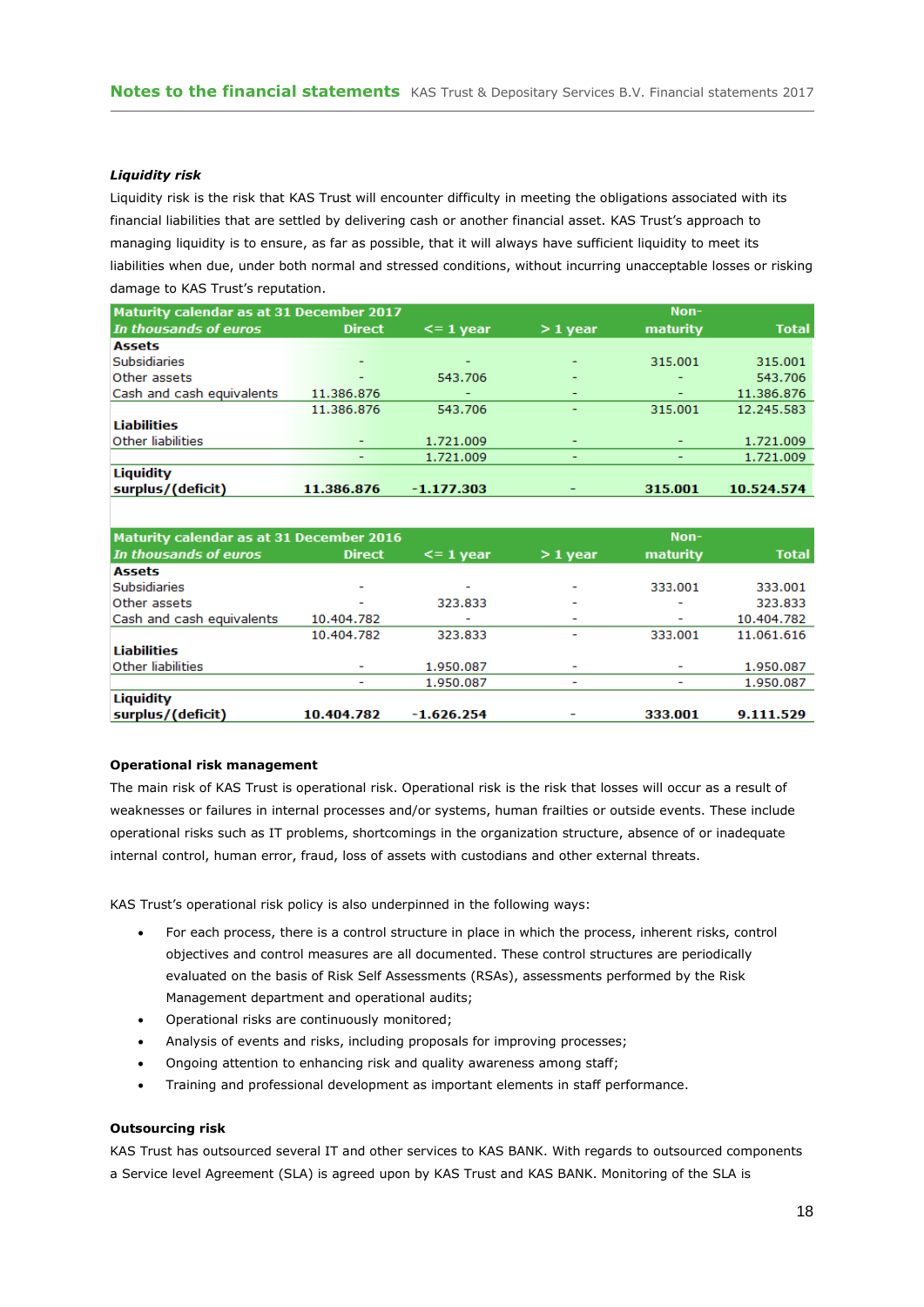performed by management of KAS Trust. Periodic meetings between KAS BANK and KAS Trust take place to discuss actual performance by KAS BANK and possible changes in the service provided to KAS Trust. Furthermore KAS BANK yearly delivers an assurance report (ISAE3402 Type 2) to KAS Trust to provide insight in the effectiveness of its control-framework as agreed upon.

#### **16. Audit fee**

The following table presents the external independent auditor's fees recognized in the income statement as 'General and administrative expenses 'Other services includes ISAE 3402 report audit services

| In euros                          | <b>PwC</b><br>accountants | <b>Other PwC</b><br>network | <b>Total PwC</b><br>network |
|-----------------------------------|---------------------------|-----------------------------|-----------------------------|
| 2017                              |                           |                             |                             |
| Audit of the financial statements | 21.175                    | -                           | 21.175                      |
| Other audit services              | 14.961                    | $\overline{\phantom{a}}$    | 14.961                      |
| <b>Total</b>                      | 36.136                    |                             | 36.136                      |
|                                   |                           |                             |                             |
| 2016                              |                           |                             |                             |
| Audit of the financial statements | 18.778                    | $\overline{\phantom{0}}$    | 18.778                      |
| Other audit services              | 43.187                    | $\overline{\phantom{0}}$    | 43.187                      |
| Total                             | 61.965                    | ۰                           | 61.965                      |

#### **Subsequent events**

During the first months of 2018 KAS Trust liquidated five subsidiaries: KAS Trust Bewaarder IAM Beleggingsfondsen B.V., KAS Trust Bewaarder IMQubator Multi Manager Fund B.V., KAS Trust Bewaarder Fund for Fair Future Fund B.V. and KAS Trust Brand New Day Premiepensioeninstelling B.V. These liquidations did not result in any gains or losses.

#### **Proposed appropriation of result**

The Managing Board of KAS Trust proposes to declare a cash dividend of EUR 50,000 per share (2016 EUR 27,630.58) and add EUR 294,575 to the General Reserves.

Amsterdam, 29 June, 2018

Managing Board

J.N.P. Laan R.F. Kok S.F. Plesman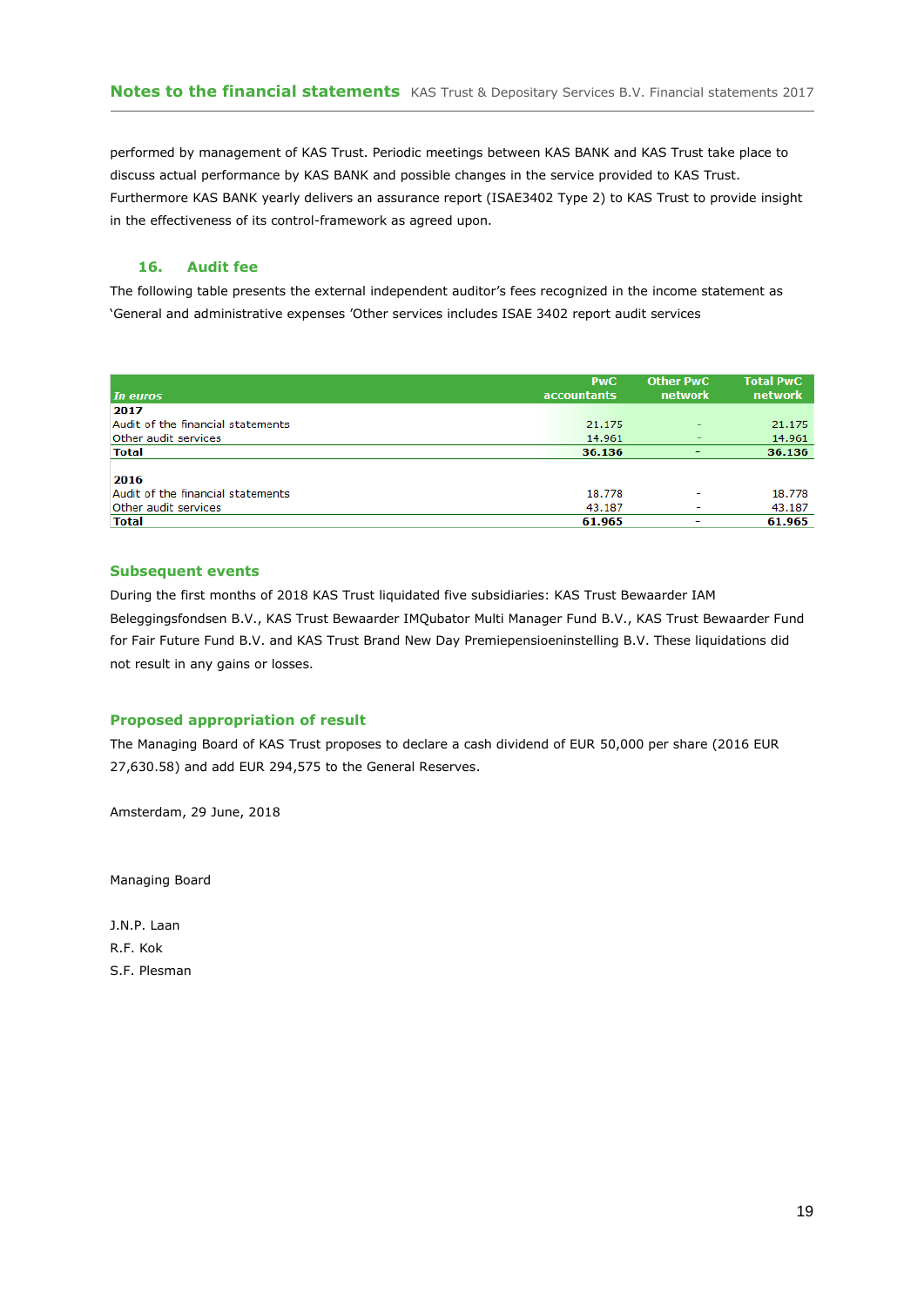### **OTHER INFORMATION**

### **Proposed appropriation of result**

The result is appropriated pursuant to Article 4.1 of the Articles of Association of KAS Trust & Depositary Services B.V. This article stipulates that the Annual General meeting decides how to appropriate the result.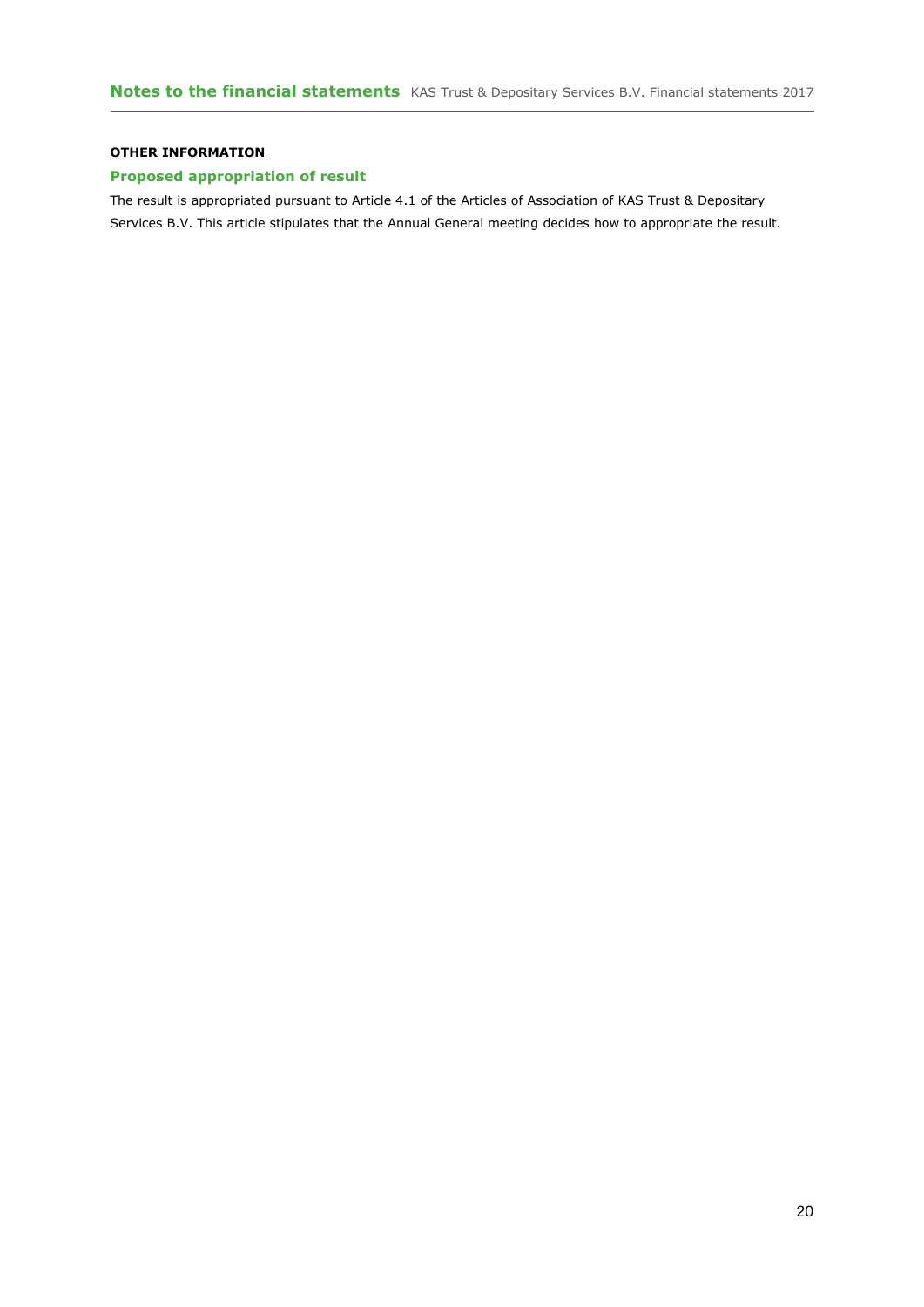# *Independent auditor's report*

To: the general meeting of KAS Trust & Depositary Services B.V.

# *Report on the financial statements 2017*

## *Our opinion*

In our opinion, KAS Trust & Depositary Services B.V.'s financial statements give a true and fair view of the financial position of the Company as at 31 December 2017, and of its result and its cash flows for the year then ended in accordance with International Financial Reporting Standards as adopted by the European Union (EU-IFRS) and with Part 9 of Book 2 of the Dutch Civil Code.

## *What we have audited*

We have audited the accompanying financial statements 2017 of KAS Trust & Depositary Services B.V., Amsterdam ('the Company').

The financial statements comprise:

- the balance sheet as at 31 December 2017;
- the following statements for 2017: the statements of comprehensive income, changes in equity and cash flows; and
- the notes, comprising a summary of the significant accounting policies and other explanatory information.

The financial reporting framework that has been applied in the preparation of the financial statements is EU-IFRS and the relevant provisions of Part 9 of Book 2 of the Dutch Civil Code.

# *The basis for our opinion*

We conducted our audit in accordance with Dutch law, including the Dutch Standards on Auditing. Our responsibilities under those standards are further described in the section 'Our responsibilities for the audit of the financial statements' of our report.

We believe that the audit evidence we have obtained is sufficient and appropriate to provide a basis for our opinion.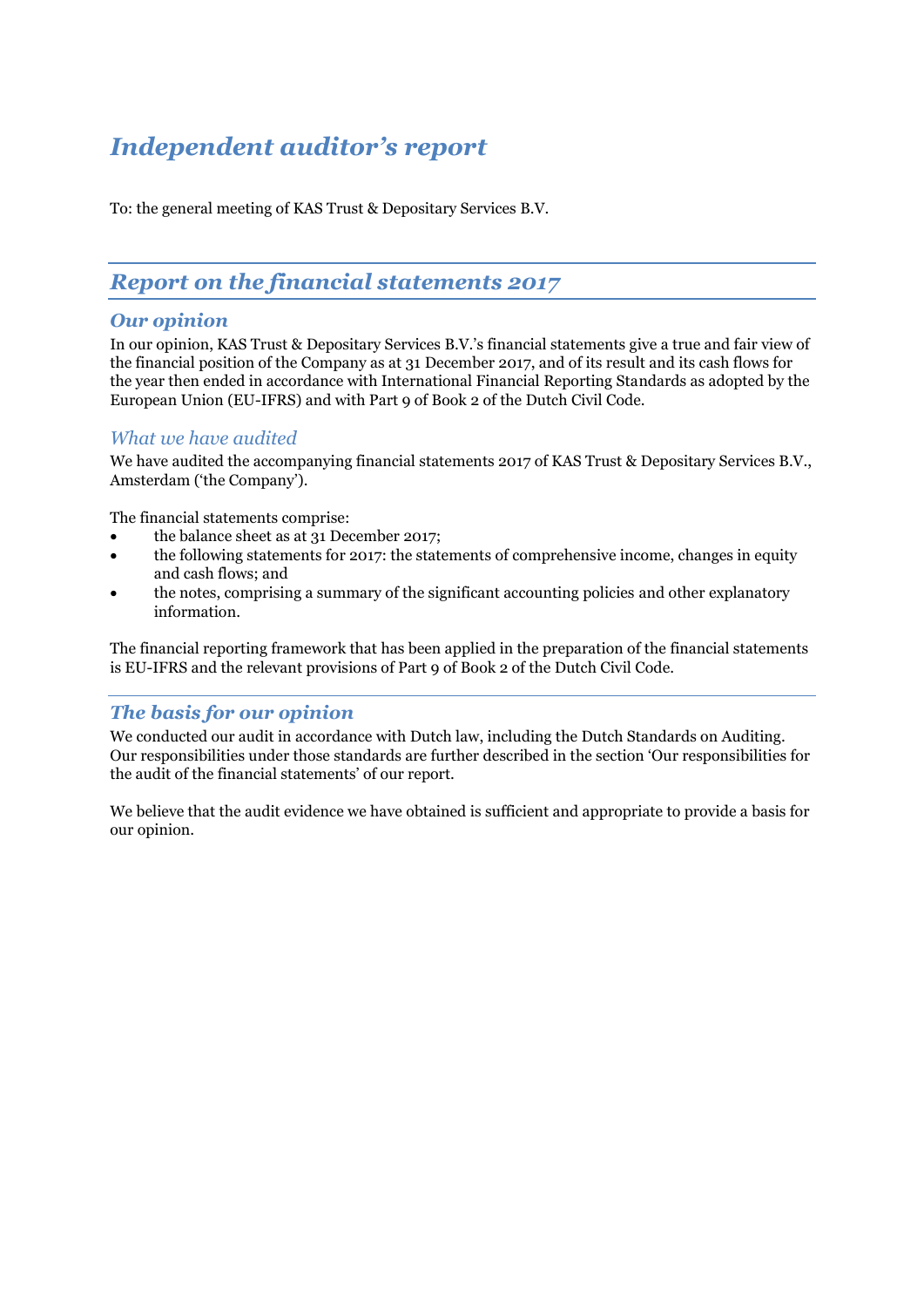# *Independence*

We are independent of KAS Trust & Depositary Services B.V. in accordance with the 'Wet toezicht accountantsorganisaties' (Wta, Audit firms supervision act), the 'Verordening inzake de onafhankelijkheid van accountants bij assuranceopdrachten' (ViO – Code of Ethics for Professional Accountants, a regulation with respect to independence) and other relevant independence requirements in the Netherlands. Furthermore, we have complied with the 'Verordening gedrags- en beroepsregels accountants' (VGBA – Code of Ethics for Professional Accountants, a regulation with respect to rules of professional conduct).

# *Report on the other information included in the annual report*

In addition to the financial statements and our auditor's report thereon, the annual report contains other information that consists of:

- the report of the managing board;
- the other information pursuant to Part 9 of Book 2 of the Dutch Civil Code.

Based on the procedures performed as set out below, we conclude that the other information:

- is consistent with the financial statements and does not contain material misstatements;
- contains the information that is required by Part 9 of Book 2 of the Dutch Civil Code.

We have read the other information. Based on our knowledge and understanding obtained in our audit of the financial statements or otherwise, we have considered whether the other information contains material misstatements.

By performing our procedures, we comply with the requirements of Part 9 of Book 2 of the Dutch Civil Code and the Dutch Standard 720. The scope of such procedures was substantially less than the scope of those performed in our audit of the financial statements.

Management is responsible for the preparation of the other information, including the directors' report and the other information in accordance with Part 9 of Book 2 of the Dutch Civil Code.

# *Responsibilities for the financial statements and the audit*

# *Responsibilities of management*

Management is responsible for:

- the preparation and fair presentation of the financial statements in accordance with EU-IFRS and with Part 9 of Book 2 of the Dutch Civil Code; and for
- such internal control as management determines is necessary to enable the preparation of the financial statements that are free from material misstatement, whether due to fraud or error.

As part of the preparation of the financial statements, management is responsible for assessing the company's ability to continue as a going concern. Based on the financial reporting frameworks mentioned, management should prepare the financial statements using the going-concern basis of accounting unless management either intends to liquidate the company or to cease operations, or has no realistic alternative but to do so. Management should disclose events and circumstances that may cast significant doubt on the company's ability to continue as a going concern in the financial statements.

# *Our responsibilities for the audit of the financial statements*

Our responsibility is to plan and perform an audit engagement in a manner that allows us to obtain sufficient and appropriate audit evidence to provide a basis for our opinion. Our audit opinion aims to provide reasonable assurance about whether the financial statements are free from material misstatement. Reasonable assurance is a high but not absolute level of assurance which makes it possible that we may not detect all misstatements. Misstatements may arise due to fraud or error.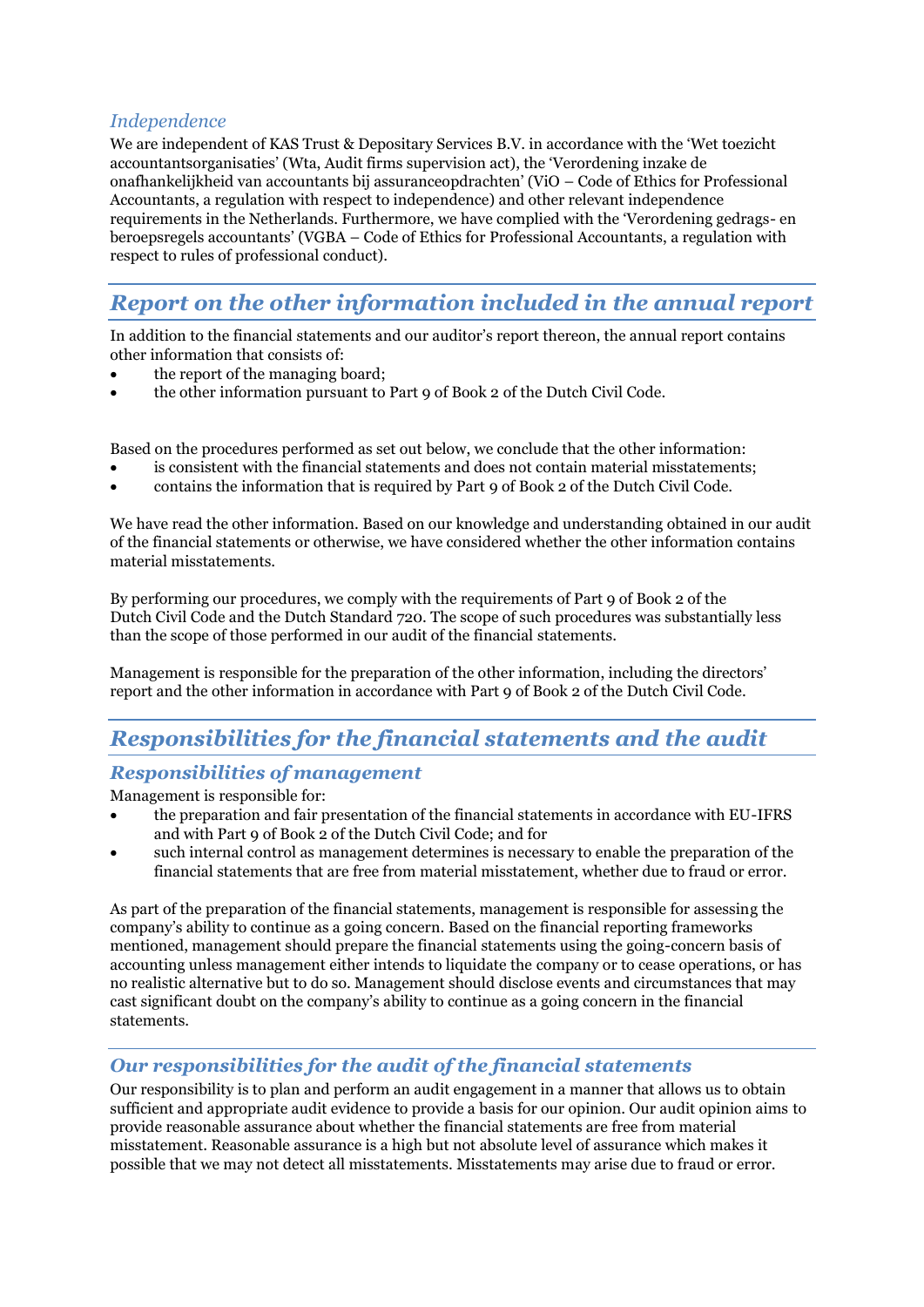They are considered to be material if, individually or in the aggregate, they could reasonably be expected to influence the economic decisions of users taken on the basis of the financial statements.

Materiality affects the nature, timing and extent of our audit procedures and the evaluation of the effect of identified misstatements on our opinion.

A more detailed description of our responsibilities is set out in the appendix to our report.

Amsterdam, 29 June 2018 PricewaterhouseCoopers Accountants N.V.

Original has been signed by A. van der Spek RA